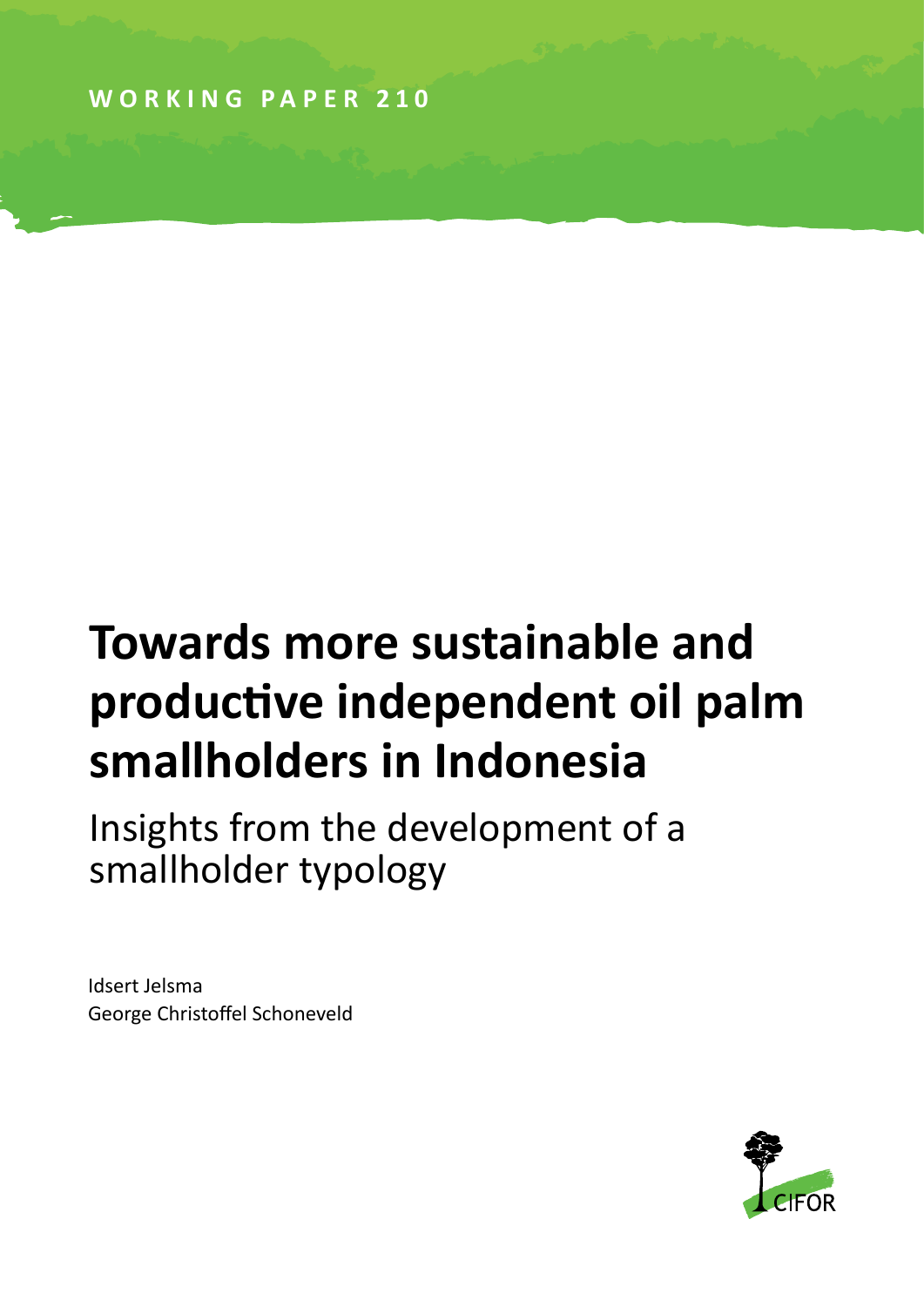Working Paper 210

### **Towards more sustainable and productive independent oil palm smallholders in Indonesia**

Insights from the development of a smallholder typology

Idsert Jelsma Center for International Forestry Research (CIFOR) Utrecht University

George Christoffel Schoneveld CIFOR

Center for International Forestry Research (CIFOR)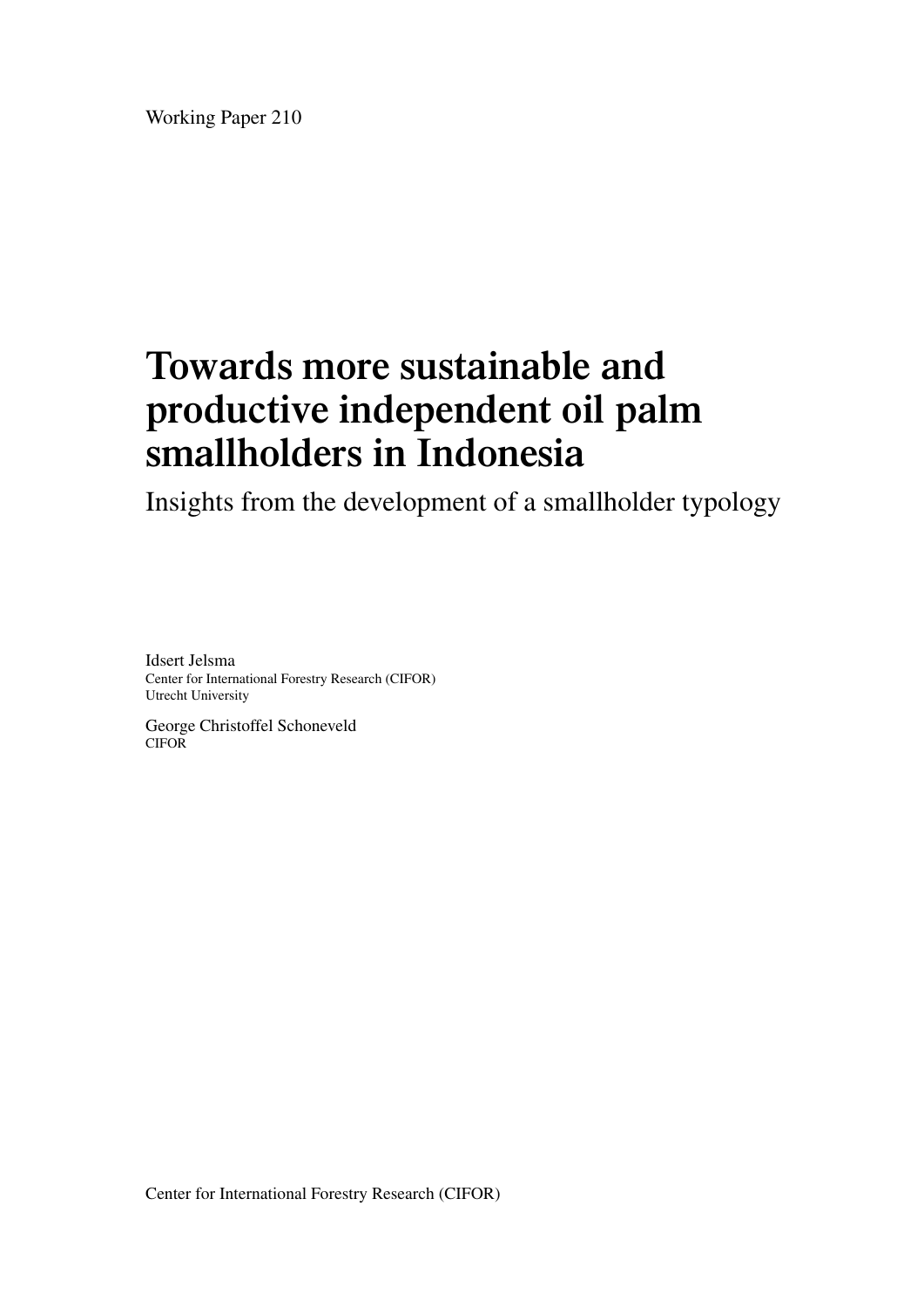Working Paper 210

© 2016 Center for International Forestry Research



Content in this publication is licensed under a Creative Commons Attribution 4.0 International (CC BY 4.0), http://creativecommons.org/licenses/by/4.0/

DOI: 10.17528/cifor/006222

Idsert J and Schoneveld GC. 2016. *Towards more sustainable and productive independent oil palm smallholders in Indonesia: Insights from the development of a smallholder typology.* Working Paper 210. Bogor, Indonesia: CIFOR.

CIFOR Jl. CIFOR, Situ Gede Bogor Barat 16115 Indonesia

T +62 (251) 8622-622 F +62 (251) 8622-100 E cifor@cgiar.org

#### **cifor.org**

We would like to thank all funding partners who supported this research through their contributions to the CGIAR Fund. For a full list of the 'CGIAR Fund' funding partners please see: http://www.cgiar.org/who-we-are/cgiar-fund/fund-donors-2/

Any views expressed in this publication are those of the authors. They do not necessarily represent the views of CIFOR, the editors, the authors' institutions, the financial sponsors or the reviewers.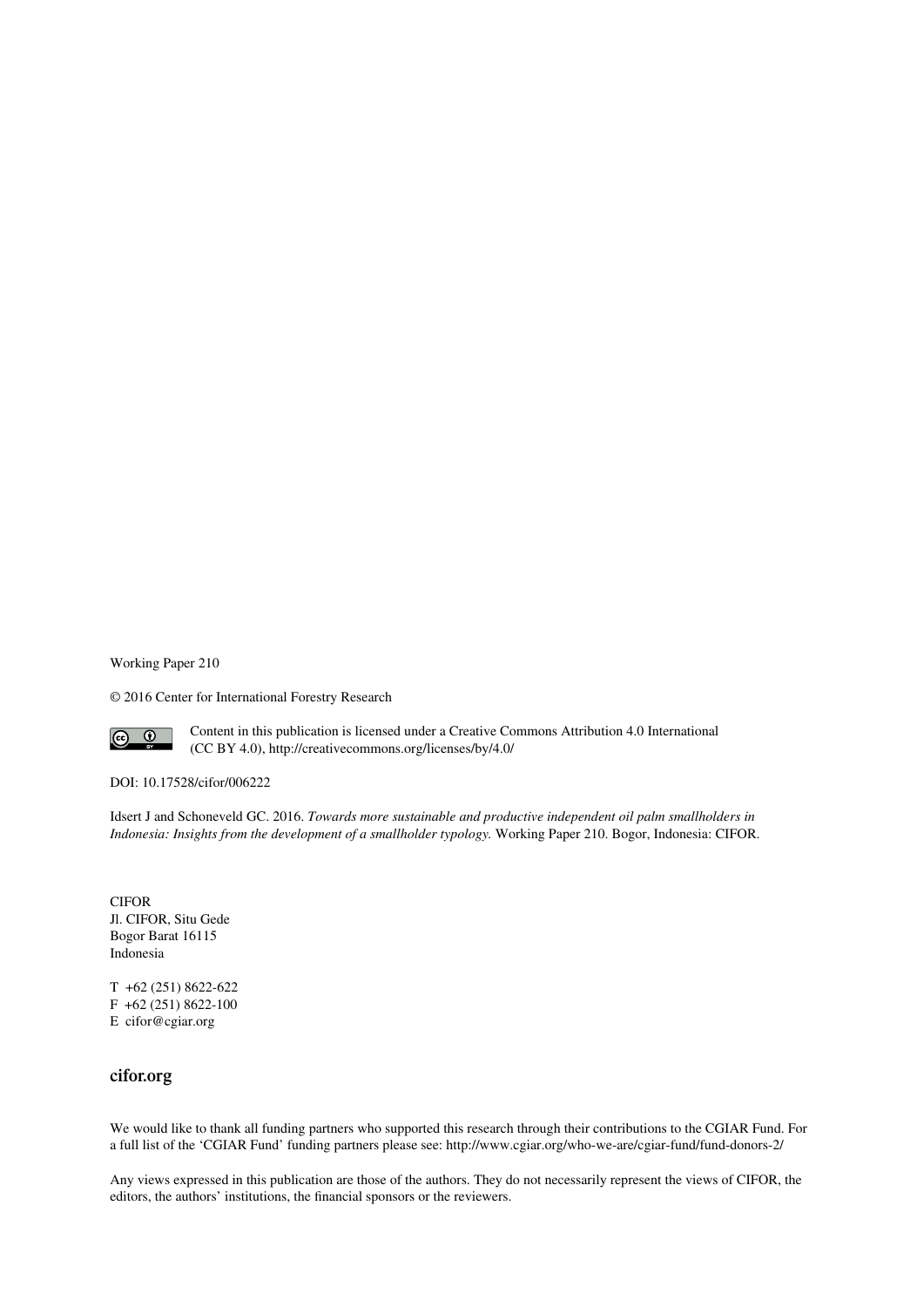### **Contents**

| Acknowledgements                                                  | V                       |  |  |  |  |  |  |
|-------------------------------------------------------------------|-------------------------|--|--|--|--|--|--|
| 1 Introduction                                                    | $\mathbf{1}$            |  |  |  |  |  |  |
| 2 The emergence of independent oil palm smallholders in Indonesia | $\overline{2}$          |  |  |  |  |  |  |
| 3 Study context                                                   | $\overline{\mathbf{4}}$ |  |  |  |  |  |  |
| 4 Methods                                                         |                         |  |  |  |  |  |  |
| 5 Results                                                         | 9                       |  |  |  |  |  |  |
| 6 Typology of smallholders                                        | 11                      |  |  |  |  |  |  |
| 6.1 Type 1: Small migrant farmers                                 | 11                      |  |  |  |  |  |  |
| 6.2 Type 2: Small indigenous farmers                              | 12                      |  |  |  |  |  |  |
| 6.3 Type 3: Medium-sized migrant farmers                          | 13                      |  |  |  |  |  |  |
| 6.4 Type 4: Medium-sized indigenous farmers                       | 14                      |  |  |  |  |  |  |
| 6.5 Type 5: Large frontier pioneers                               | 15                      |  |  |  |  |  |  |
| 6.6 Type 6: Large consolidated producers                          | 16                      |  |  |  |  |  |  |
| 7 Conclusions and recommendations                                 | 18                      |  |  |  |  |  |  |
| References                                                        | 20                      |  |  |  |  |  |  |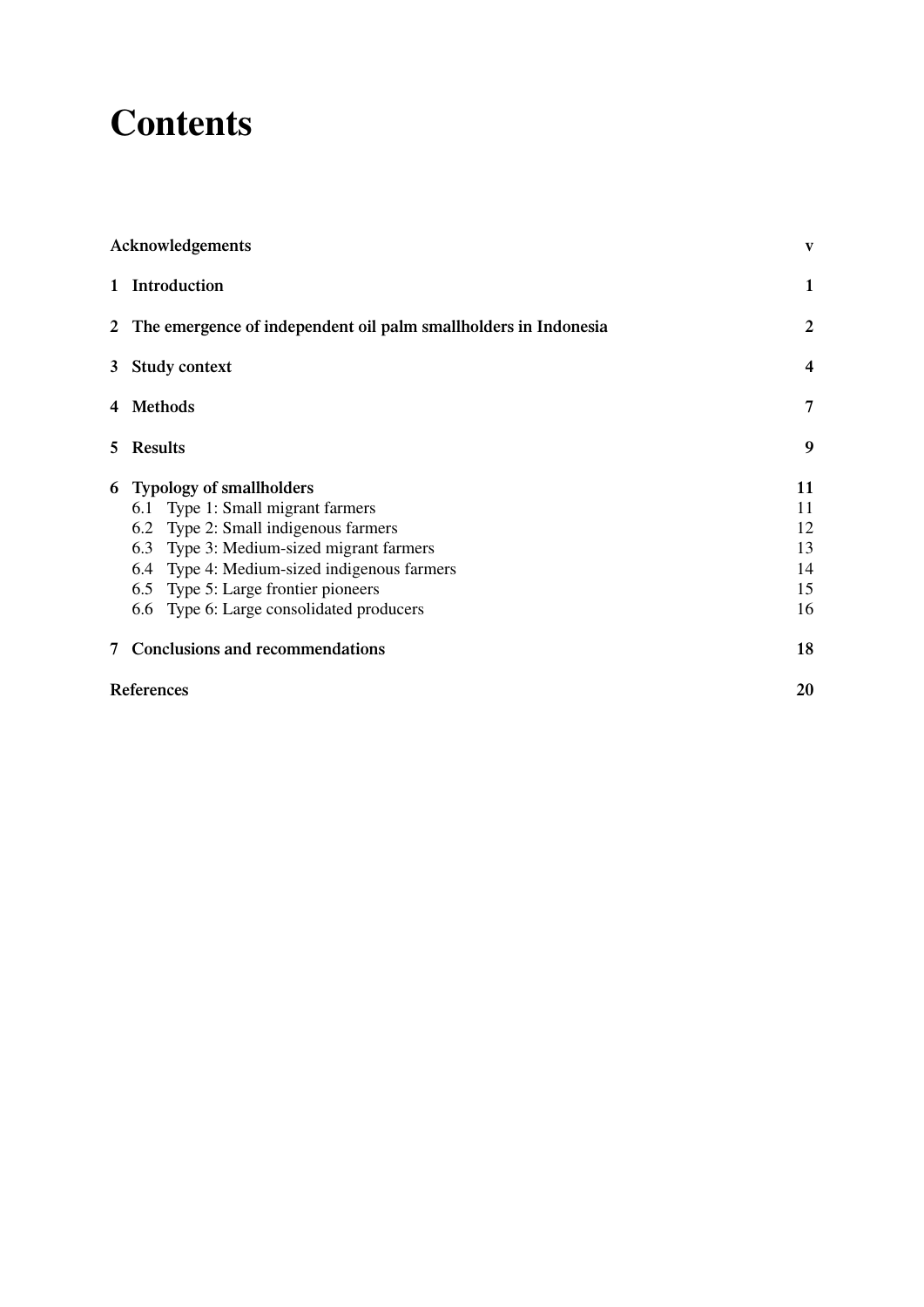### **List of figures, tables and boxes**

### **Figure**

| $\mathbf{1}$ | Proportion of area planted with oil palm, by actor type 1978–2016. | $\overline{2}$ |
|--------------|--------------------------------------------------------------------|----------------|
|              | Location of Rokan Hulu regency and mills in the Rokan Hulu area.   | 5              |
| 3            | Deforestation in Rokan Hulu.                                       | 6              |
| 4            | Peat depth in Rokan Hulu.                                          | 6              |
|              | Distribution of oil palm in sampled area.                          | 7              |
|              | <b>Tables</b>                                                      |                |
|              | Oil palm processing capacity in Riau.                              | $\overline{4}$ |
|              | Overview of remote-sensing analysis results.                       | 8              |
|              | HCA results.                                                       | 9              |
| 4            | Excerpt of results from the in-depth survey sub-sample.            | 10             |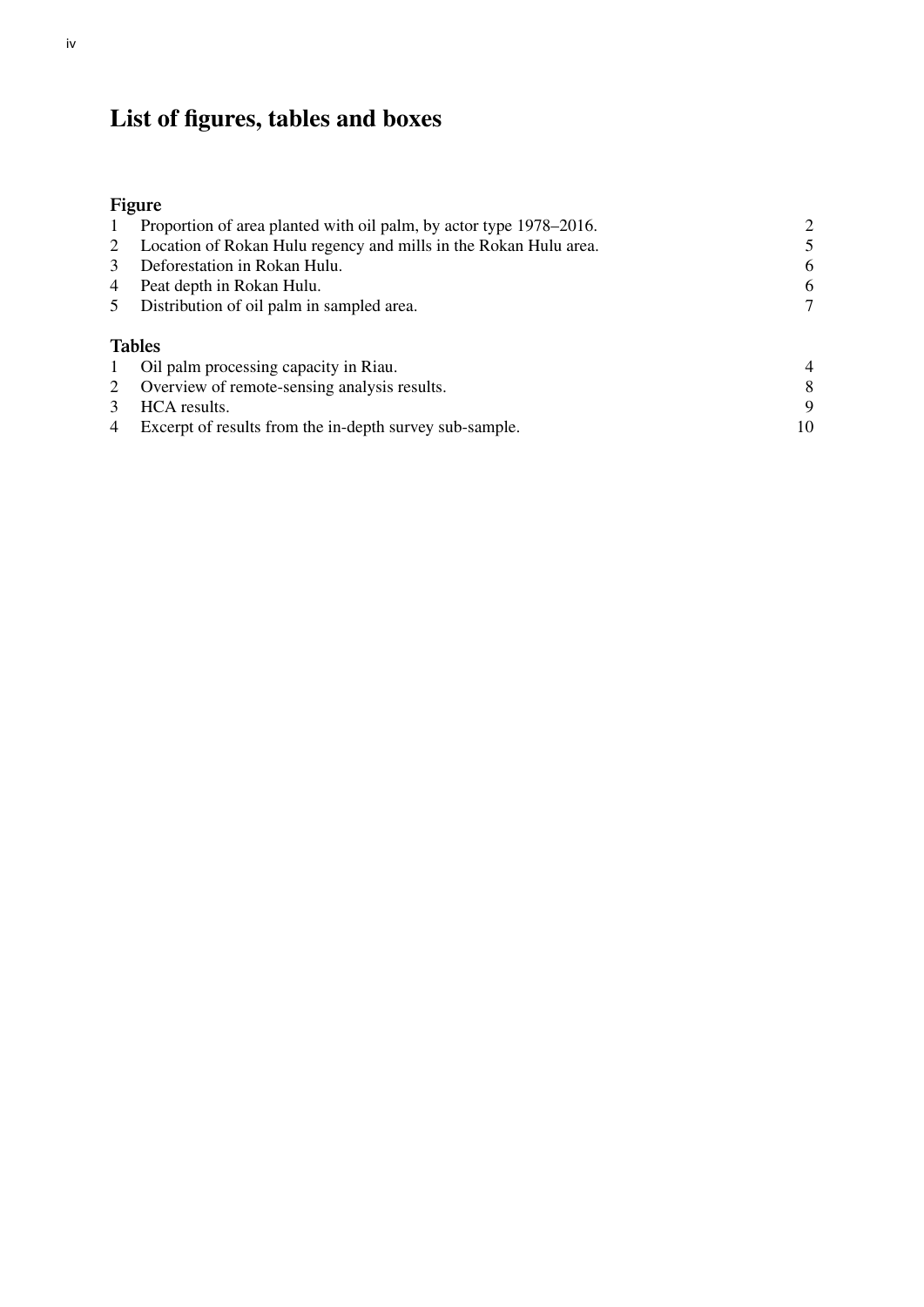### **Acknowledgements**

The field-work, analysis and write up of this report were supported by the Center for International Forestry Research (CIFOR) as part of the Large-scale Investments for Food, Fibre & Energy (LIFFE) project, funded by the UK's Department for International Development (DFID) KNOWFOR Programme, and the Governing Oil Palm Landscapes for Sustainability (GOLS) project, funded by USAID. We would like to express our gratitude to the provincial, district and sub-district officials, neighbourhood as well as community level officials (Rukun Tetangga/RT and Rukun Warga/RW), farmers, plantation managers, plantation workers and other villagers for providing valuable insights into the Rokan Hulu oil palm landscape. Special thanks go to those who so kindly hosted us in their homes. Also, the assistance of other CIFOR staff and consultants in facilitating the development of maps and the sampling framework is greatly appreciated.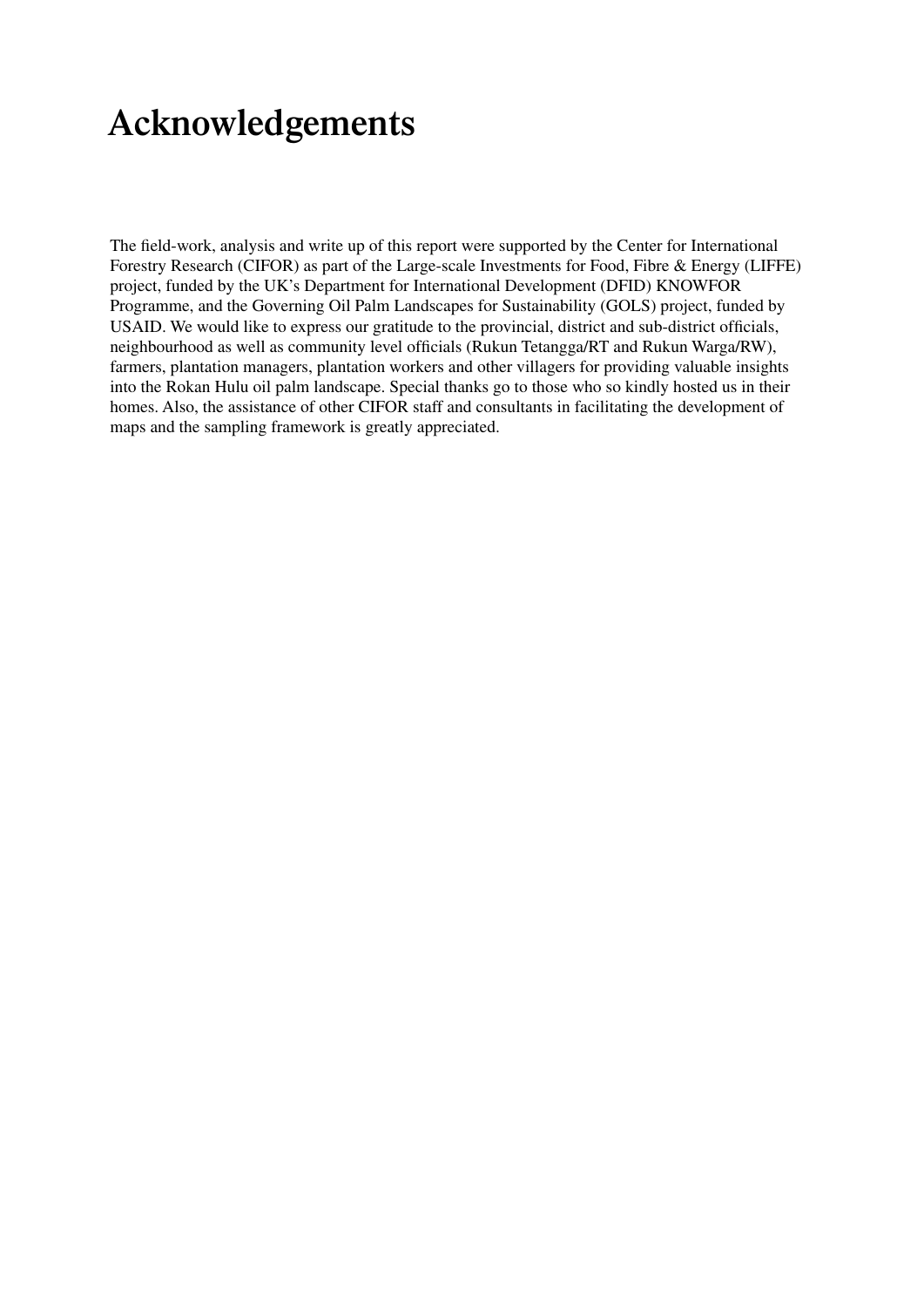### **1 Introduction**

With oil palm smallholders becoming an increasingly dominant producer group in Indonesia, enhancing the sustainability and productivity of their production practices has begun to feature more prominently in Indonesian policy discourse. Since most smallholders operate independently – often without technical and input support from corporate producers and outside the purview of the state – the activities of many smallholders have been poorly regulated and supported. As a result, independent smallholders are not only the least productive oil palm producers in Indonesia, but also likely to operate without proper permits and on lands that, legally speaking, cannot be cultivated. Raising the productivity of independent smallholders in particular is increasingly regarded as an important pathway for enhancing sector productivity and smallholders' incomes and, in combination with other measures, for reducing pressure on ecologically significant peat and forest landscapes. Furthermore, addressing smallholder legality issues that threaten widespread incompliance with the Indonesian Sustainable Palm Oil (ISPO) standard is of critical importance<sup>1</sup>. This would reduce the risk of smallholder disarticulation from formal markets, which increasingly demand supplier compliance with public standards such as ISPO, as well as private sustainability standards such as the Roundtable for Sustainable Palm Oil (RSPO) and zero-deforestation commitments.

In developing appropriate interventions, the Indonesian government and the myriad smallholder technical assistance programs have begun to acknowledge that since independent oil palm smallholders are a highly heterogeneous population, a more tailored approach to addressing productivity, sustainability and legality issues is needed. However, the absence of a comprehensive knowledge base on smallholder characteristics and associated challenges has frustrated efforts to formulate and scale appropriate approaches. To support these efforts, this working paper presents preliminary results from farm and farmer surveys conducted in the Sumatran province of Riau. Through a hierarchical cluster analysis (HCA) it develops a smallholder typology that deconstructs smallholder oil palm farmers into six more homogenous sub-groups. It identifies a number of unique policy challenges and priorities per sub-group and shows that the types of smallholders found in frontier areas differ fundamentally from smallholders in more established agricultural areas. These results contribute to the development of more targeted interventions that account for both group- and geography-specific challenges.

<sup>1</sup> Under the Ministry of Agriculture's Regulation 11/Permentan/OT.140/3/2015 passed in 2015, all independent smallholders are mandated to comply with a range of smallholder-specific ISPO principles and criteria (Annex VI). This includes requirements related to legality (e.g. proof of land ownership, not being located in land classified as state- or forestland), land preparation (e.g. no use of fire, establishing terraces on sloping land, canaling in peatlands), planting (e.g. use of officially certified planting material), and plantation management (e.g. associated with water table management, pest control and fertilizer use).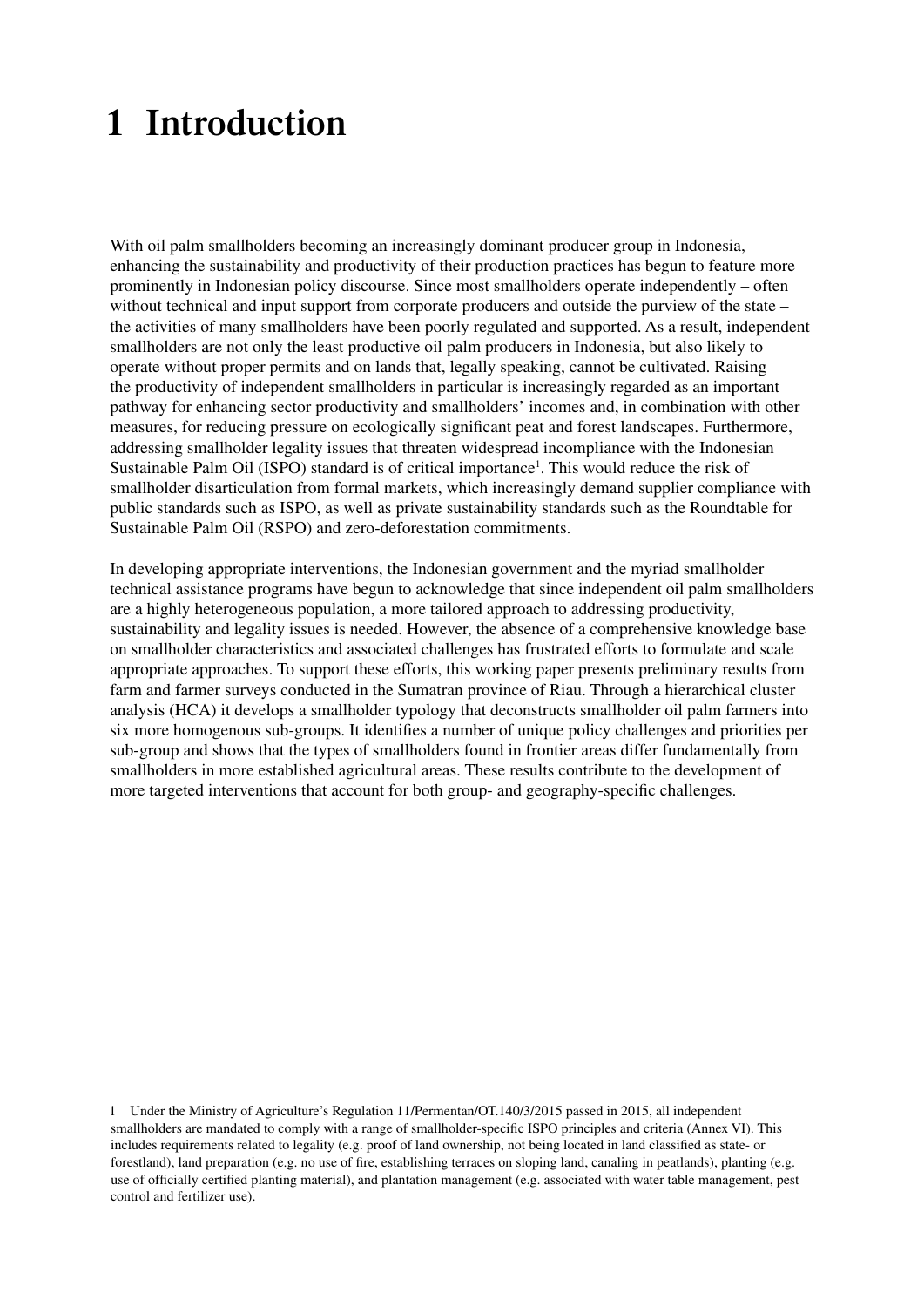### **2 The emergence of independent oil palm smallholders in Indonesia**

Smallholder oil palm cultivation was first promoted in the 1980s by the New Order regime to develop and politically integrate the outer islands of Indonesia. Early initiatives sought to link smallholder farmers to state-owned plantation companies through so-called Nucleus Estate Smallholder (PIR/NES) schemes. Over the course of the 1990s, the expansion of variations of these types of schemes were increasingly spearheaded by private companies. By the 2010s, PIR/NES smallholders accounted for between 700,000 and 900,000 ha of planted oil palm in Indonesia (Badrun, 2011, Zen, Barlow et al. 2016). With many PIR/NES smallholders prospering and oil palm markets and infrastructure maturing, cultivating oil palm independently became increasingly attractive to and viable for smallholders in many provinces. In 2016, the area of oil palm cultivated by oil palm smallholders is estimated to reach 4.7 million ha (or 41%) of land under oil palm (Direktorat Jenderal Perkebunan 2015) (Figure 1), with independent smallholders accounting for the largest share. With the state neither promoting nor regulating this expansion, most smallholders are dependent on informal input and offtake markets, and their production systems are characterized by low yields and poor practices.



2016 is estimated data

Source: Direktorat Jenderal Perkebunan (2015)

Company yields, on average, exceed those of smallholders by 25% (calculated from Direktorat Jenderal Perkebunan 2015). Among smallholders, those tied to companies through, for example, PIR/ NES schemes, and therefore receive technical and input support, tend to be more productive than independent smallholders; with estimates ranging from a yield difference of 10–15% (Molenaar, Persch-Orth et al. 2013) to 11–48% (Zen, Barlow et al. 2016). These differences are considered to be attributable to insufficient use of and inadequate access to fertilizers and pesticides, use of low quality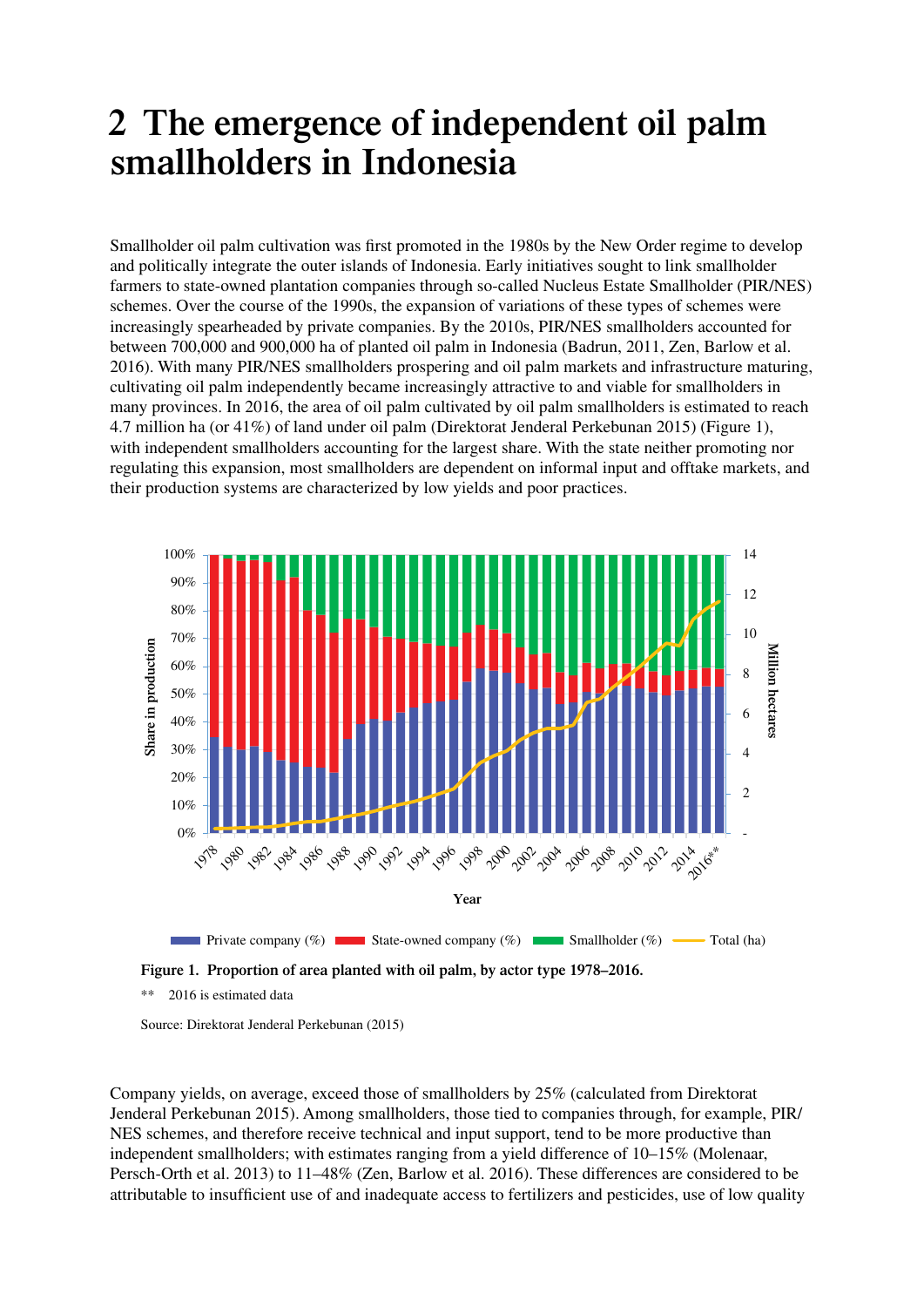planting material and adoption of poor production practices (Donough, Witt et al. 2010, Zen, Barlow et al. 2016). Molenaar et al*.* (2013) also noted that independent smallholders are less inclined than PIR/NES smallholders to adopt sustainable production practices, which in turn adversely impacts their productivity. Conversely, low productivity also tends to be associated with a greater likelihood of extensifying production, which exacerbates pressure on ecologically significant landscapes. This highlights the intimate connection between sustainability and productivity.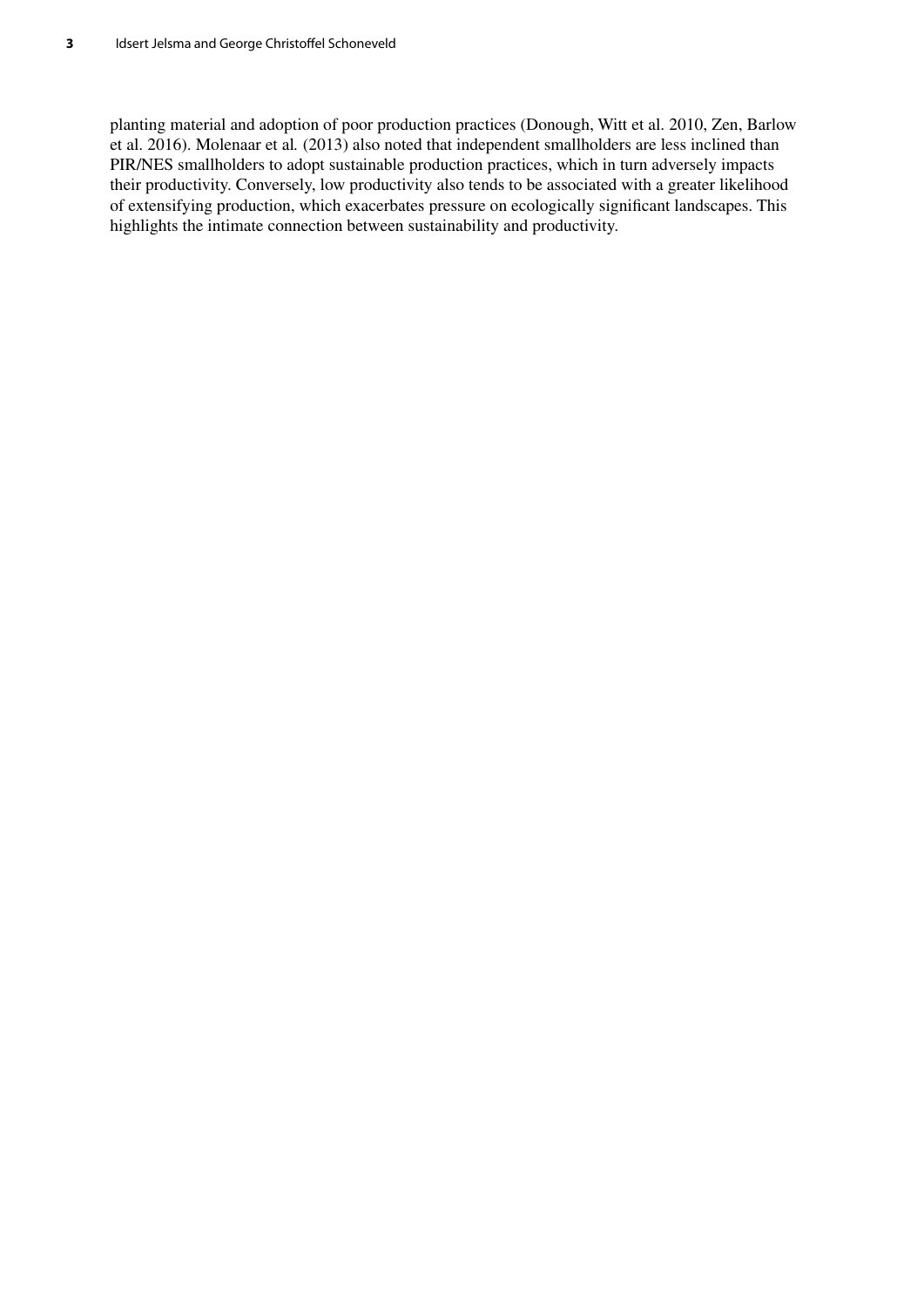### **3 Study context**

Riau has the largest area under oil palm cultivation in Indonesia, covering an estimated 23% of Indonesia's total mature oil palm acreage and comprising an estimated 30% of Indonesian oil palm smallholders. Of the 2.46 million ha of land under oil palm in Riau, 58.6% is classified as being under smallholder oil palm cultivation, with 3.6% and 37.8% cultivated by state-owned and private companies, respectively (Direktorat Jenderal Perkebunan 2015). Mills without plantations, also referred to as independent mills, account for 33% of Riau's palm oil processing capacity (Table 1). These mills source primarily from independent smallholders, highlighting the maturity of the independent oil palm sub-sector in Riau.

| <b>District</b>     | Mills with<br>plantation | Capacity<br>(MT/hour) | Mills<br>without<br>plantation | Capacity<br>(MT/hour) | <b>Total</b><br>mills | <b>Total</b><br>capacity<br>(MT/hour) | % capacity<br>mills without<br>plantation |
|---------------------|--------------------------|-----------------------|--------------------------------|-----------------------|-----------------------|---------------------------------------|-------------------------------------------|
| Rokan Hulu          | 22                       | 1065                  | 17                             | 540                   | 39                    | 1605                                  | 34%                                       |
| Kampar              | 26                       | 1260                  | 9                              | 290                   | 35                    | 1550                                  | 19%                                       |
| Rokan Hilir         | 14                       | 645                   | 14                             | 545                   | 28                    | 1190                                  | 46%                                       |
| <b>Siak</b>         | 13                       | 615                   | 12                             | 490                   | 25                    | 1105                                  | 44%                                       |
| Indragiri Hulu      | 14                       | 570                   | 10                             | 435                   | 24                    | 1005                                  | 43%                                       |
| Pelalawan           | 14                       | 700                   | 9                              | 370                   | 23                    | 1070                                  | 35%                                       |
| Kuantan<br>Singingi | 14                       | 570                   | 4                              | 150                   | 18                    | 720                                   | 21%                                       |
| Indragiri Hilir     | 14                       | 650                   | $\overline{4}$                 | 180                   | 18                    | 830                                   | 22%                                       |
| Bengkalis           | 8                        | 365                   | 6                              | 190                   | 14                    | 555                                   | 34%                                       |
| Dumai               | $\overline{2}$           | 120                   | $\overline{0}$                 | $\mathbf{0}$          | $\overline{2}$        | 120                                   | $0\%$                                     |
| Pekanbaru           | 1                        | 30                    | $\theta$                       | $\theta$              | 1                     | 30                                    | $0\%$                                     |
| <b>Total Riau</b>   | 142                      | 6590                  | 85                             | 3190                  | 227                   | 9780                                  | 33%                                       |

**Table 1. Oil palm processing capacity in Riau.**

Source: Dinas Perkebunan Riau (2015)

As can be observed from Table 1, the district Rokan Hulu where research activities took place has the largest processing capacity and number of mills in Riau. Independent mills account for more than one-third of Rokan Hulu's processing capacity. Approximately half of Rokan Hulu's 8513.7 km<sup>2</sup> land area is under oil palm cultivation, with smallholders, consisting primarily of independent operations, accounting for almost 56% of total acreage in 2014 (Direktorat Jenderal Perkebunan 2015).

Within Rokan Hulu, seven sub-districts (*kecamatan*) were selected for research activities across two similarly sized, but ecologically and demographically distinct, areas. One area is the sub-district of Bonai Darussalam in the northeast, which consists largely of peat soils. It has experienced high rates of deforestation in recent years, and is comparative sparsely populated, with a population density of only 29.5 persons/km<sup>2</sup> (see Figures 2, 3 and 4). The other study area is Central Rokan Hulu, which is comprised of six sub-district, where most of the land consists of mineral soils. Deforestation in that area was prevalent before the 1990s. Compared to Bonai Darussalam, Central Rokan Hulu is more populated, with a population density of 151 persons/km<sup>2</sup> (Badan Pusat Statistik Kabupaten Rokan Hulu 2015).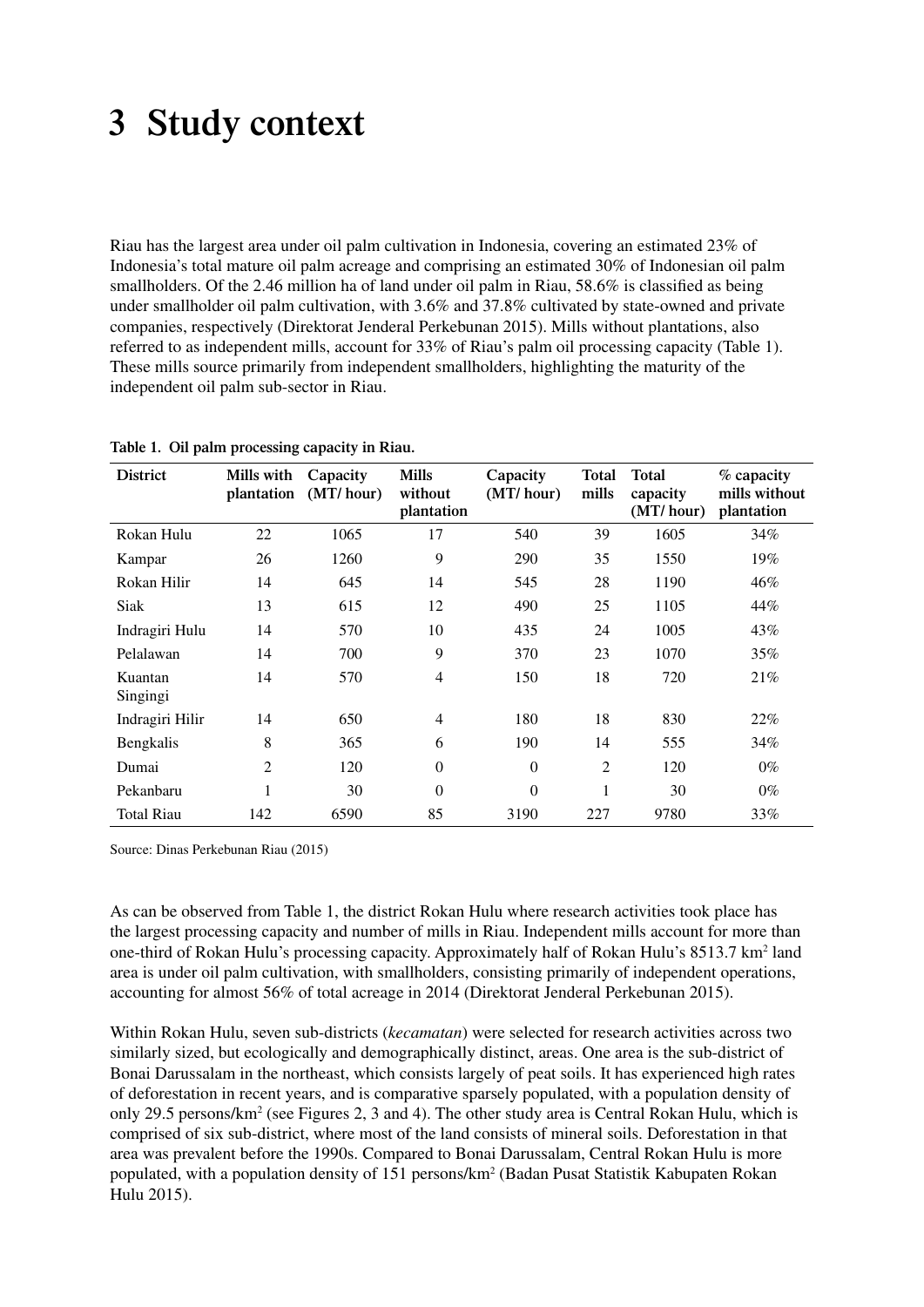

**Figure 2. Location of Rokan Hulu regency and mills in the Rokan Hulu area.**

Sources: CIFOR (2014); BAPPEDA Rokan Hulu (undated)

Recent oil palm expansion in Rokan Hulu has taken place primarily in Bonai Darussalam, often on lands legally classified as state forestlands and where peat fires associated with oil palm expansion are common. Legally, smallholder oil palm production can only take place on land classified as non-forest estate land (referred to as Areal Penggunaan Lain, APL). Reflecting the environmentally detrimental implications of under-regulated independent smallholder oil palm expansion, unpacking dynamics in such locations provides valuable insights into frontier incorporation processes in Indonesia (Bonai Darussalam), especially when juxtaposed against processes in more established oil palm areas (Central Rokan Hulu).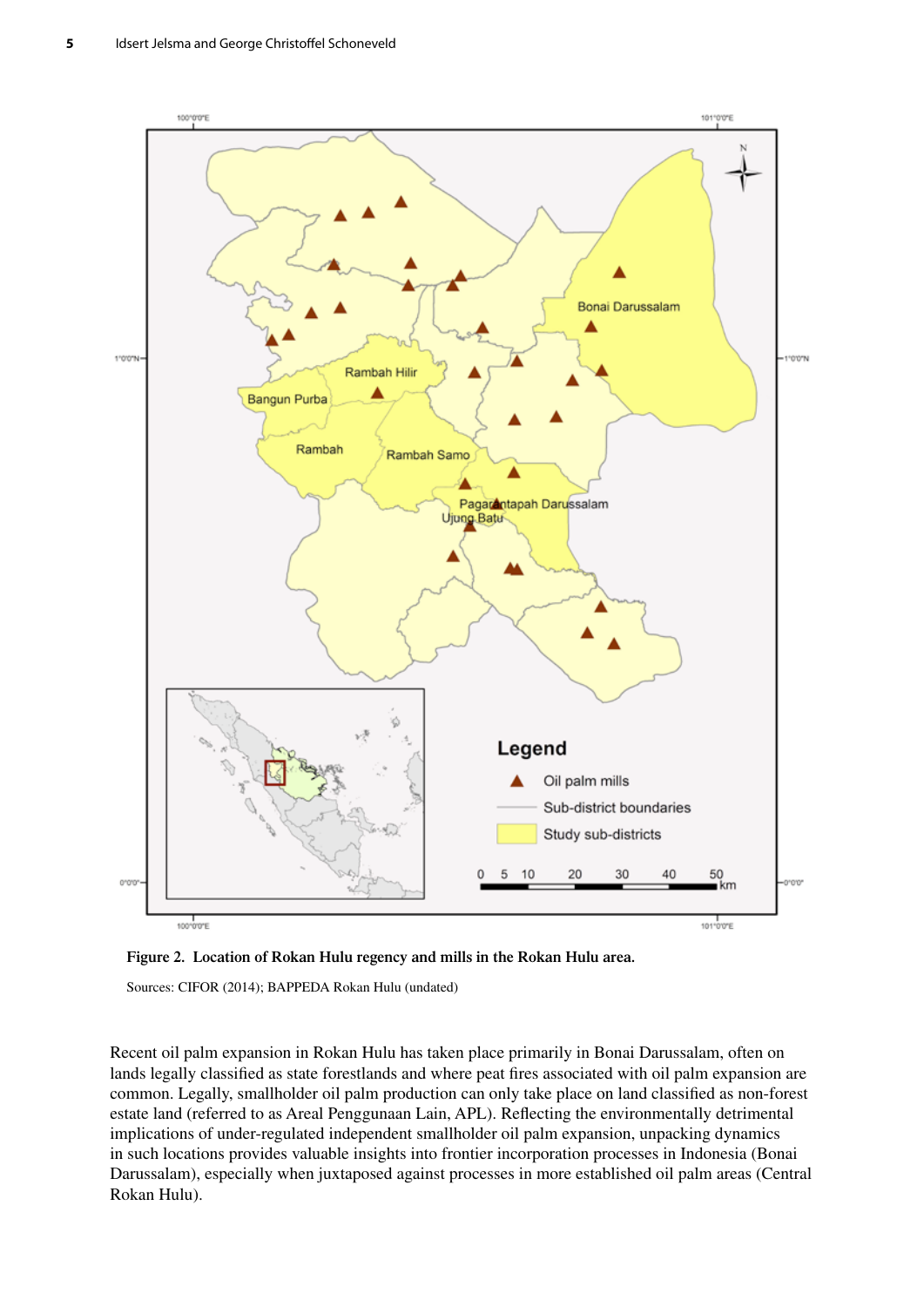

#### **Figure 3. Deforestation in Rokan Hulu.**

Source: Authors' depiction, based on CIFOR (2014) and BAPPEDA Rokan Hulu (undated)



**Figure 4. Peat depth in Rokan Hulu.**

Source: Authors' depiction, based on Kementerian Pertanian (2011) and BAPPEDA Rokan Hulu (undated)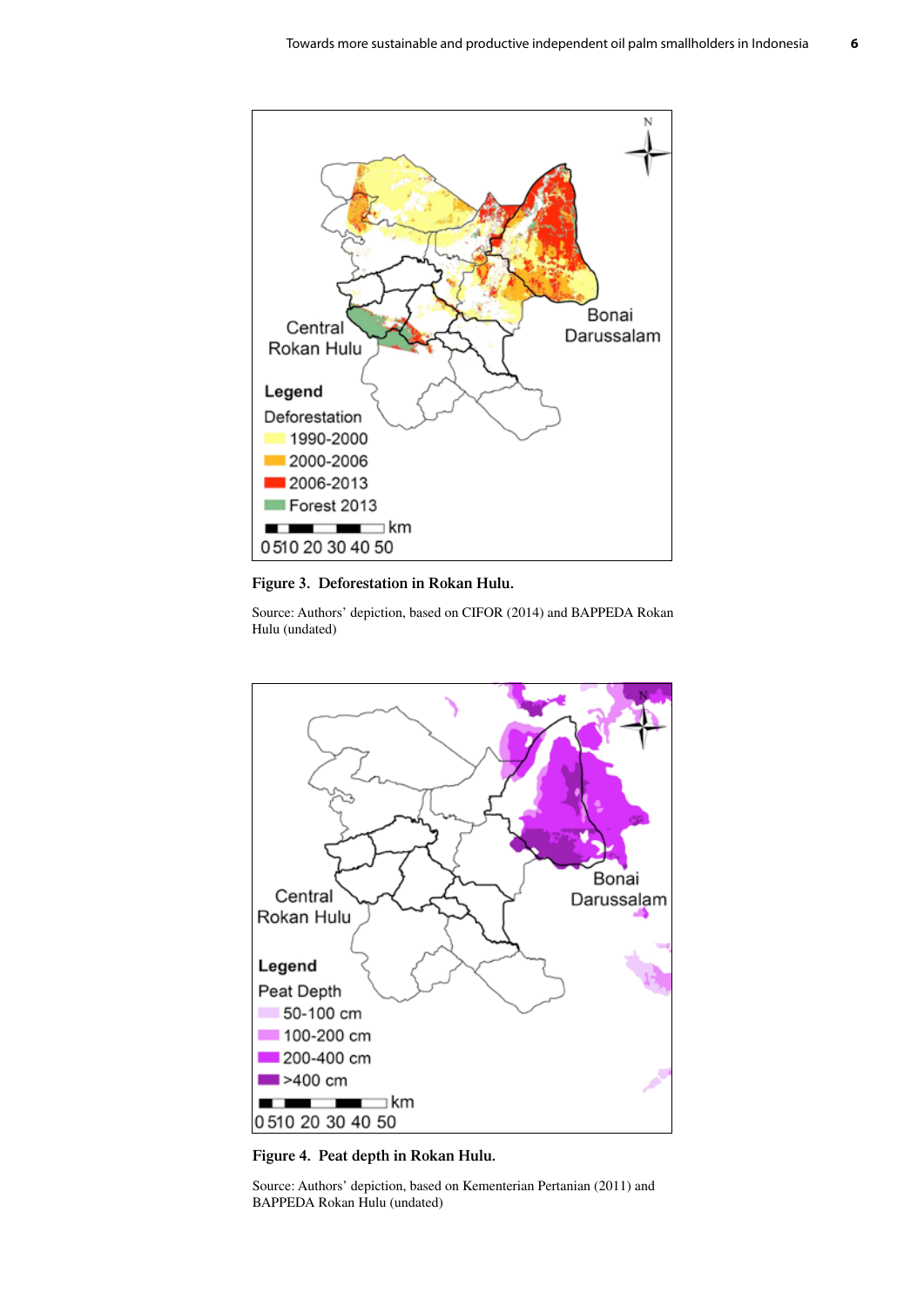### **4 Methods**

In the absence of official lists of smallholders from which a random sample could be drawn, research was required to sample smallholders spatially through visual interpretation of recent high-resolution satellite imagery available through Google Earth. In the research areas, a total of 152,099 ha of oil palm was mapped and classified as being either corporate or smallholder oil palm (Figure 5; Table 2). Areas where distinctions between these two types of actors could not be made were visited for validation.



**Figure 5. Distribution of oil palm in sampled area.**

Source: Authors' depiction and research.

The area identified as being cultivated with oil palm by independent smallholders was subsequently partitioned into 500 m by 500 m cells (25 ha). A total of 287 cells, comprising 5.2% of the total mapped smallholder oil palm acreage, was then randomly selected for research (Table 2). Every smallholder oil palm plot contained within the selected cells was visited. In Bonai Darussalam, the sampled cells comprised a total of 507 different plot owners, while in Central Rokan Hulu sampled cells comprised 1337 different plot owners. For each identified plot, data was collected on the age of planted oil palm, plot area, owner's ethnicity, origin and location of residence, and total size of oil palm holding.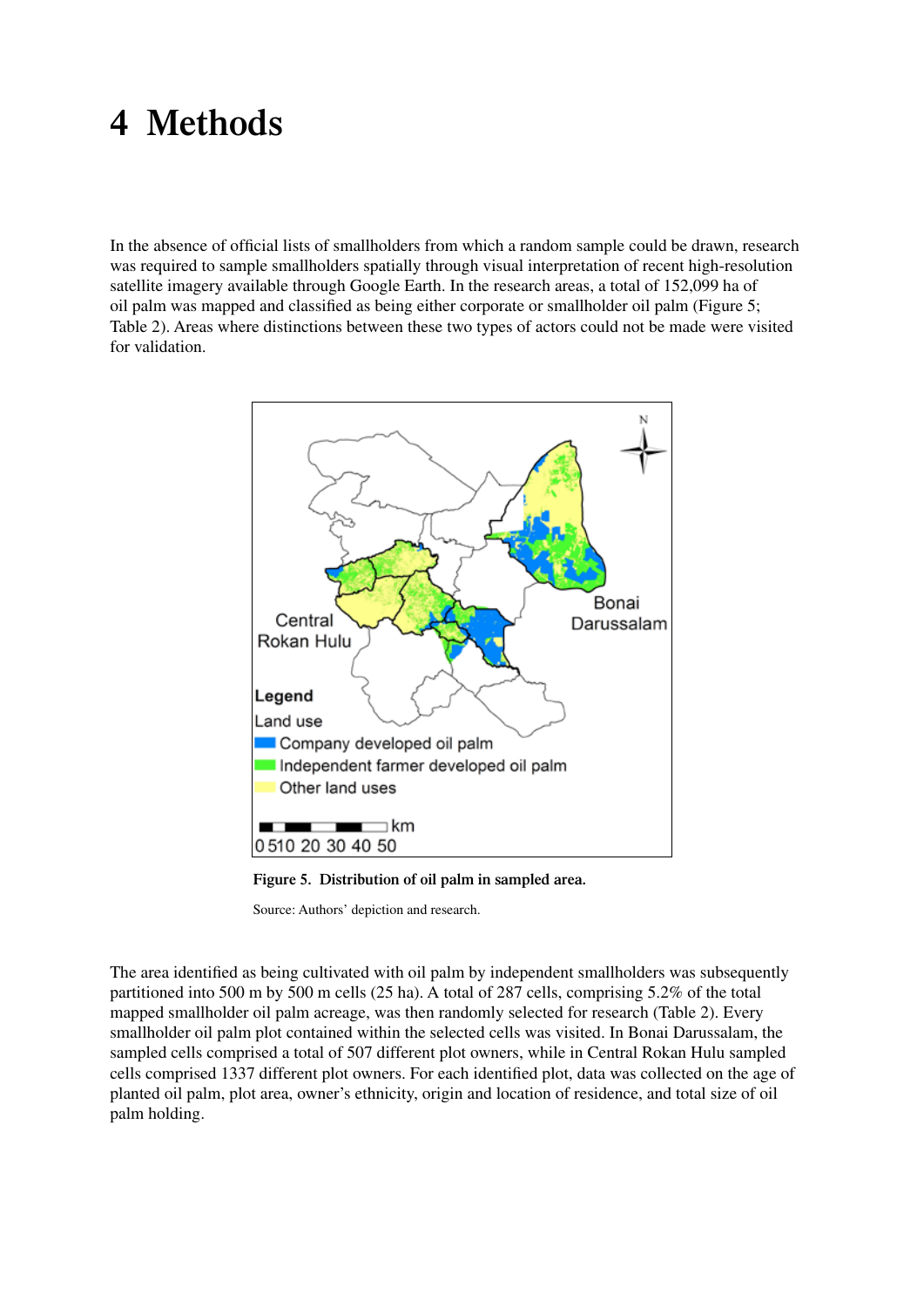|                                                               | <b>Bonai Darussalam</b> |           | <b>Central Rokan Hulu</b> |          | <b>Total</b>   |          |  |
|---------------------------------------------------------------|-------------------------|-----------|---------------------------|----------|----------------|----------|--|
|                                                               | Area (in ha)            | $\%$ area | Area (in ha)              | $%$ area | Area (in ha)   | $%$ area |  |
| Independent farmer-<br>developed oil palm<br>(IFDOP)          | 39,568                  | 28%       | 43,493                    | 26%      | 83,062         | 27%      |  |
| Company-developed oil<br>palm (CDOP)                          | 35,684                  | 26%       | 33,353                    | 20%      | 69,038         | 23%      |  |
| Total oil palm                                                | 75,252                  | 54%       | 76,846                    | 46%      | 152,099        | 50%      |  |
| Total land area                                               | 138,938                 | $100\%$   | 165,417                   | $100\%$  | 304,355        | $100\%$  |  |
| Mean area of<br>independent farmer oil<br>palm per 25 ha cell | 18.0                    |           | 13.0                      |          | 15.1           |          |  |
| APL area                                                      | 51,400                  | $37\%$    | 101,050                   | 61%      | 152,450        | 50%      |  |
| State forest land                                             | 87,538                  | 63%       | 64,367                    | 39%      | 151,905        | 50%      |  |
| Sampled IFDOP area*                                           | 2,141<br>(119)          | 5.4%      | 2,190<br>(168)            | 5.0%     | 4,331<br>(287) | 5.2%     |  |

|  | Table 2. Overview of remote-sensing analysis results. |  |
|--|-------------------------------------------------------|--|
|  |                                                       |  |

\* The number of cells surveyed is indicated in brackets.

Following the initial identification of all plot owners, in-depth surveys were conducted with 230 plot owners who were ideally located at the center of each of the sampled cells<sup>2</sup>. The in-depth survey addressed various topics, ranging from former and current livelihood activities to articulation to input and offtake markets, sources of finance, and issues related to compliance with ISPO legal requirements (e.g. proof of land ownership, use of certified planting material and production practices). For each of the plots that were subject to an in-depth survey, detailed information on plot condition was also collected. This includes information on, among others, nutritional deficiencies, planting material, quality of pruning, weeding and upkeep, use of erosion control measures and canaling.

In order to identify sub-groups that exhibit similar characteristics within the sampled population, an HCA was performed. HCA maximizes between-cluster variances and minimizes within-cluster variances. This analysis used the data collected from 1840 plots, namely (1) *total size of plot owned* (codified as small (0–3 ha), medium (3.1–15 ha) or large (15+ ha)); (2) *origin of plot owner* (codified as either originating from the sub-district or outside the district); (3) *residence of plot owner* (codified as either residing in the sub-district or outside the district); (4) *ethnicity*; and (5) *soil type* (e.g. codified as being either primarily located on peat or mineral soils). These indicators are proxies for wealth, origin and absenteeism, and the geographies in which they are encountered, which exploratory research identified as being especially important variables for differentiating between sub-groups.

<sup>2</sup> Several large owners were located across multiple cells but interviewed only once. Not all farmers could be interviewed; therefore, the number of interviews is less than the number of cells visited.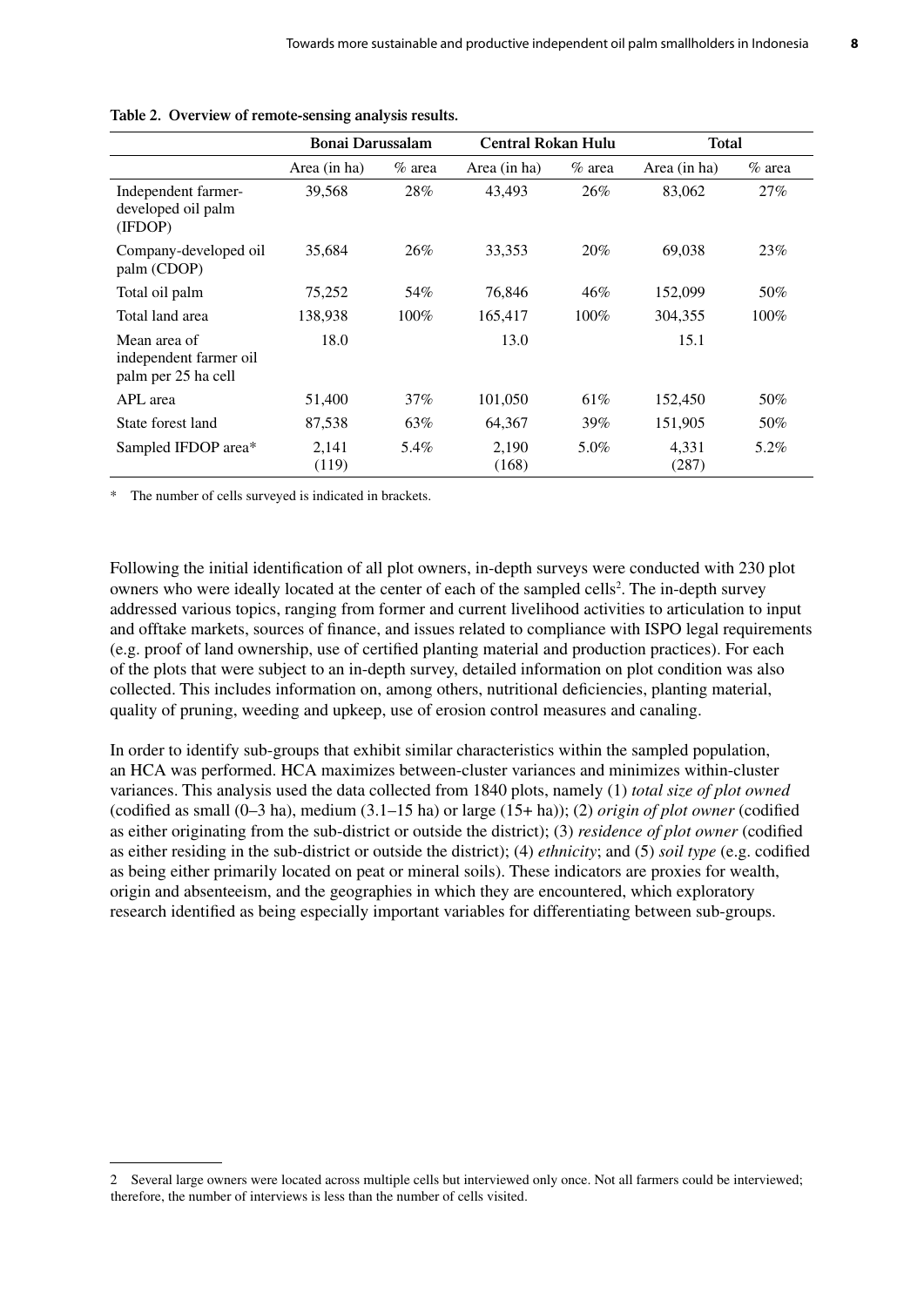### **5 Results**

Table 3 provides results from the HCA. A total of six clusters were identified, with each cluster comprising between 1% and 37% of farmers and between 8% and 30% of the area. Values that differed considerably from the population mean are highlighted in yellow. The HCA produced clusters around total size of plot owned by dividing each of the three size categories into two sub-groups.

| Cluster                                                | $\mathbf{1}$                 | $\overline{2}$ | 3                                  | $\overline{\mathbf{4}}$ | 5                                    | 6     | Average |
|--------------------------------------------------------|------------------------------|----------------|------------------------------------|-------------------------|--------------------------------------|-------|---------|
| 1) Owner type (size)                                   | Small farmers<br>$(0-3)$ ha) |                | Medium farmers<br>$(3.1 - 15)$ ha) |                         | Large farmers<br>$(> 15 \text{ ha})$ |       |         |
| 2) Origin: from within sub-district                    | $0\%$                        | 92%            | 8%                                 | 87%                     | $2\%$                                | 28%   | 31%     |
| 2) Origin: from outside district                       | 92%                          | $0\%$          | 88%                                | $1\%$                   | $81\%$                               | 63%   | 60%     |
| 3) Residence within sub-district                       | 92%                          | 91%            | 74%                                | 89%                     | 2%                                   | 79%   | 79%     |
| 3) Residence outside district                          | 3%                           | $1\%$          | 16%                                | $3\%$                   | 92%                                  | $0\%$ | 12%     |
|                                                        |                              |                |                                    |                         |                                      |       |         |
| 4) Ethnicity: Melayu                                   | $2\%$                        | 65%            | $0\%$                              | 65%                     | 6%                                   | 20%   | 22%     |
| 4) Ethnicity: Batak                                    | 17%                          | 17%            | 31%                                | 34%                     | 49%                                  | 46%   | 27%     |
| 4) Ethnicity: Javanese                                 | 78%                          | 15%            | 66%                                | $0\%$                   | 9%                                   | 32%   | 46%     |
| 4) Ethnicity: Minang                                   | $2\%$                        | $0\%$          | 2%                                 | $0\%$                   | 5%                                   | $1\%$ | $2\%$   |
| 4) Ethnicity: Chinese                                  | $0\%$                        | $0\%$          | $0\%$                              | $0\%$                   | 25%                                  | $0\%$ | 2%      |
| 4) Ethnicity: other                                    | $0\%$                        | $1\%$          | $0\%$                              | $0\%$                   | $1\%$                                | $1\%$ | $1\%$   |
| 5) Soil type: peat                                     | 14%                          | 3%             | 29%                                | $1\%$                   | 75%                                  | 13%   | 19%     |
| Land status: APL                                       | 80%                          | 73%            | 60%                                | 46%                     | 24%                                  | 61%   | 64%     |
|                                                        |                              |                |                                    |                         |                                      |       |         |
| Located in Central Rokan Hulu                          | 76%                          | 93%            | 62%                                | 89%                     | 10%                                  | 74%   | 72%     |
| Located in Bonai Darussalam                            | 24%                          | 7%             | 38%                                | $11\%$                  | 90%                                  | 26%   | 28%     |
| Number of sampled farmers                              | 506                          | 343            | 507                                | 190                     | 106                                  | 136   | 1788    |
|                                                        |                              |                |                                    |                         |                                      |       |         |
| Proportion total sampled farmers (%)                   | 28%                          | 19%            | 28%                                | 11%                     | 6%                                   | 8%    | 100%    |
| Proportion farmers calculated in<br>research area (%)* | 37%                          | 29%            | 24%                                | $8\%$                   | $1\%$                                | $1\%$ | 100%    |
| Sampled area planted (ha)                              | 545                          | 364            | 1112                               | 386                     | 1296                                 | 626   | 4329    |
| Proportion total sampled area (%)                      | 13%                          | $8\%$          | 26%                                | 9%                      | 30%                                  | 14%   | 100%    |

#### **Table 3. HCA results.**

\* Calculated as the average plot size per farmer type over the total sampled area. This corrects for sampling biases associated with the number and proportion of farmers sampled. Large farmers are for example more likely to be sampled than smaller farmers.

Note: A size categorization could not be obtained for 32 farmers and 20 farmers were statistical outliers, this reduced the typology population from 1840 to 1788 farmers and the area from 4453 to 4329 ha.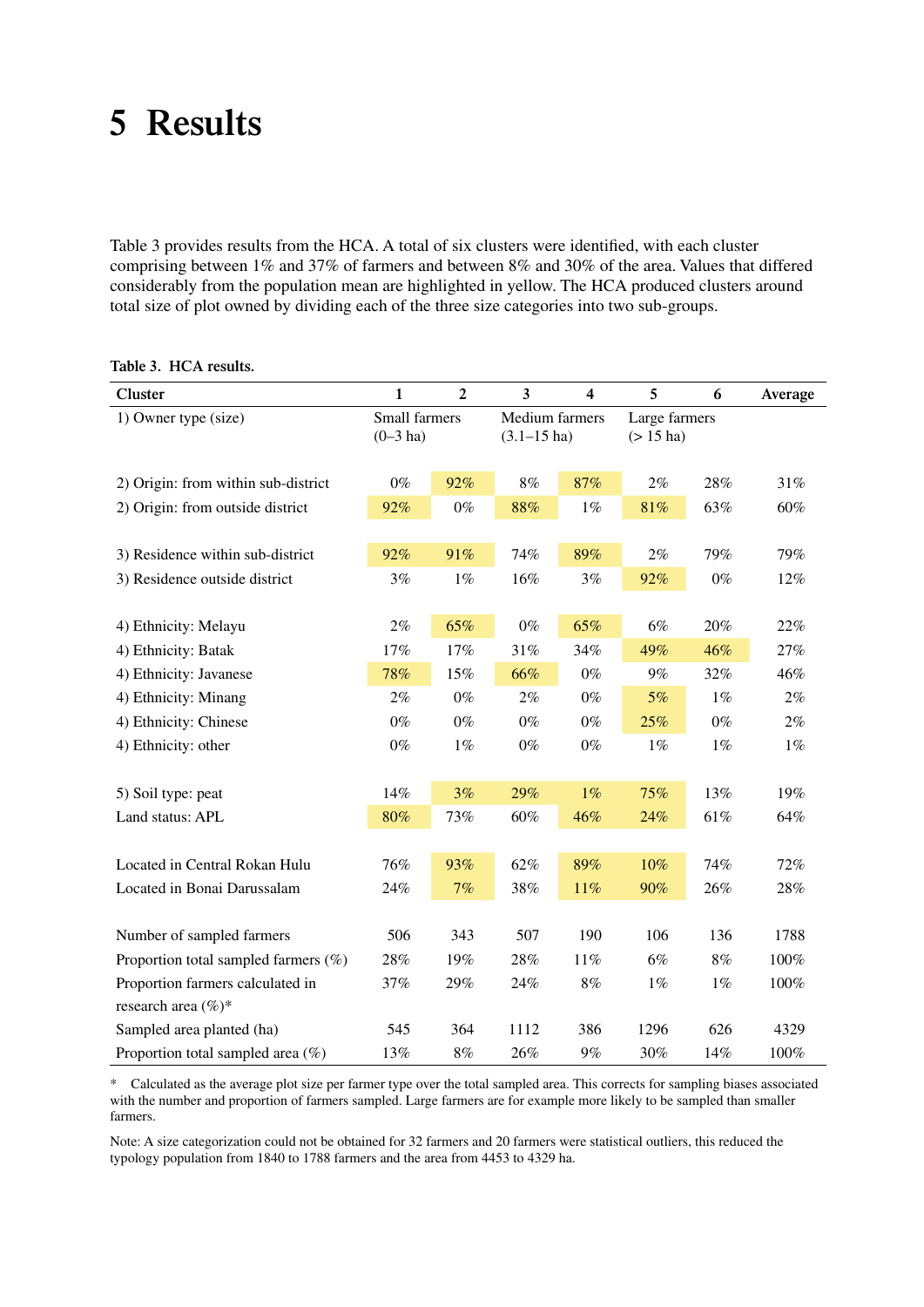Table 4 provides an overview of selected results from analysis of the survey of the sub-sample of 230 plot owners. It uses the assigned clusters to further unpack smallholder characteristics. Results on, among others, plantation management, socioeconomic characteristics, market articulation and legality issues will be treated in greater detail in forthcoming publications.

| Cluster                                        | 1    | $\boldsymbol{2}$ | $\overline{3}$ | $\overline{\mathbf{4}}$ | 5      | 6     | <b>Total</b> | <b>F-value</b> |
|------------------------------------------------|------|------------------|----------------|-------------------------|--------|-------|--------------|----------------|
| Mean oil palm area (ha)                        | 2.1  | 1.8              | 6.6            | 6.9                     | 217.8  | 91.3  | 49           | 18.883***      |
| N                                              | 36   | 34               | 58             | 35                      | 37     | 25    | 226          |                |
| Std. dev.                                      | 0.7  | 0.6              | 2.6            | 3.0                     | 259.4  | 115.8 | 136          |                |
| Mean yields (MT/ha/<br>year)                   | 15.5 | 15.6             | 15.7           | 15.4                    | 12.9   | 18.6  | 15.5         | $2.56**$       |
| N                                              | 36   | 35               | 57             | 34                      | 39     | 26    | 228          |                |
| Std. dev.                                      | 5.7  | 5.6              | 6.6            | 5.4                     | 6.6    | 5.0   | 6.1          |                |
| Mean stand age (years)                         | 8.2  | 8.4              | 8.4            | 6.8                     | 8.7    | 11.0  | 8.5          | $2.259**$      |
| N                                              | 36   | 35               | 58             | 35                      | 39     | 27    | 231          |                |
| Std. dev.                                      | 4.2  | 5.4              | 4.3            | 3.6                     | 4.4    | 5.2   | 4.6          |                |
| Mean % of <i>tenera</i> palms <sup>a</sup>     | 24%  | 21%              | 29%            | $32\%$                  | $46\%$ | 34%   | 31%          | $3.050**$      |
| N                                              | 29   | 32               | 49             | 31                      | 36     | 22    | 200          |                |
| Std. dev.                                      | 0.2  | 0.2              | 0.2            | 0.3                     | 0.4    | 0.3   | 0.3          |                |
| % plantation activities<br>involving household | 69%  | 86%              | 39%            | 45%                     | $1\%$  | 20%   | 43%          |                |

**Table 4. Excerpt of results from the in-depth survey sub-sample.**

a *Tenera* palms are a hybrid of the *dura* and *pisifera* (DxP) varieties with a significantly higher oil content than non-hybrids. Note: F-values denoted with \* significant at the 0.1 level, \*\* at the 0.05 level and \*\*\* at the 0.01 level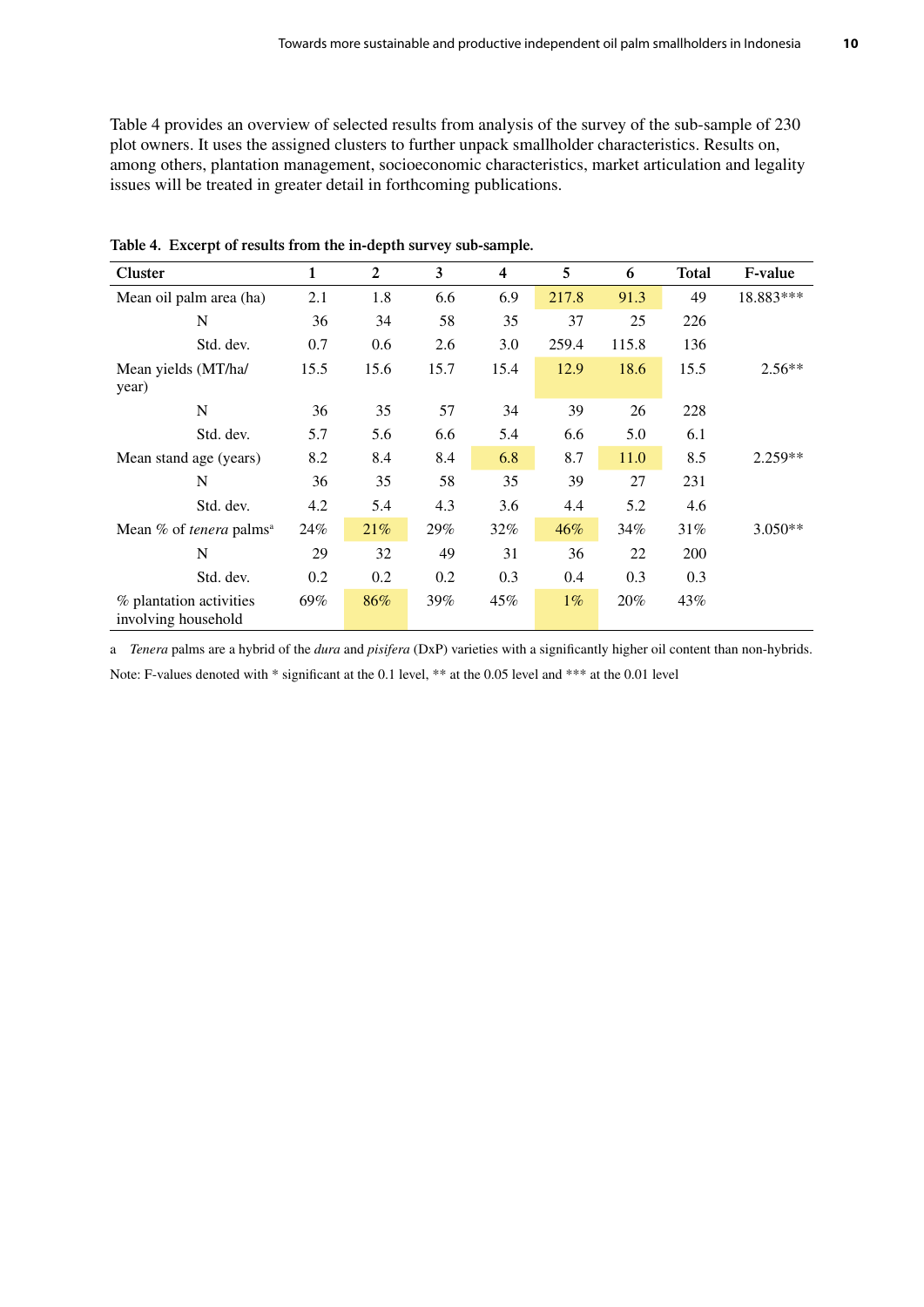## **6 Typology of smallholders**

The results presented above highlight the diversity of independent smallholders in Riau. The typology of smallholder we developed identifies some of the defining characteristics of each of the groups and group-specific policy challenges and priorities.

#### **6.1 Type 1: Small migrant farmers**

#### **6.1.1 Social characteristics**

This group is comprised primarily of comparatively poor migrants of Javanese and, to a lesser extent, Batak ethnicity. While most Javanese in this group migrated from Java to Riau in the 1980s through government transmigration programs, some migrated to Riau independently from North Sumatra in pursuit of cheaper land or from Aceh due to conflict. Batak migrants typically migrated from their ancestral homelands of North Sumatra, like some of the small Javanese farmers in search of cheaper land. Because North Sumatra has the most established plantation economy in Indonesia and a comparatively high population density, expansion options are more limited there than in neighboring Riau. Farmers in this group tend to reside permanently within the sub-district where they produce oil palm; often close to their plantations.

#### **6.1.2 Plot location**

This group is concentrated in the more established agricultural areas of Central Rokan Hulu where land, often under transmigration schemes, has long been formally reclassified as APL allowing oil palm to be grown. Lack of financial and political capital tends to deter such smallholders from exploring frontier areas. These farmers tend to be disinclined to expand beyond Central Rokan Hulu, where, compared to Bonai Darussalam, oil palm production infrastructure and social services are well developed and other employment opportunities more readily available. The average farm size is 2.1 ha.

#### **6.1.3 Prevalence**

Although this is one of the largest groups in terms of number of farmers (37%), due to their small average farm size, they account for only a small proportion of the total area under production (13%).

#### **6.1.4 Economic profile**

Almost all farmers in this group were involved primarily in agriculture such as rubber and rice prior to adopting oil palm. Now, the majority of farmers are additionally employed as menial oil palm plantation laborers and involved in more commercially oriented agricultural activities, such as rubber. On average, 60% of this group's income is derived from oil palm.

#### **6.1.5 Production practices**

Yields are on par with other smallholders, though well below those of many large-scale plantations. On average, 69% of labor activities in their plantations involve household members. Planting materials of these farmers are often of sub-standard quality, with the *tenera* variety comprising on average only 24% of palms. These farmers were most likely to obtain seedlings from unregistered sources.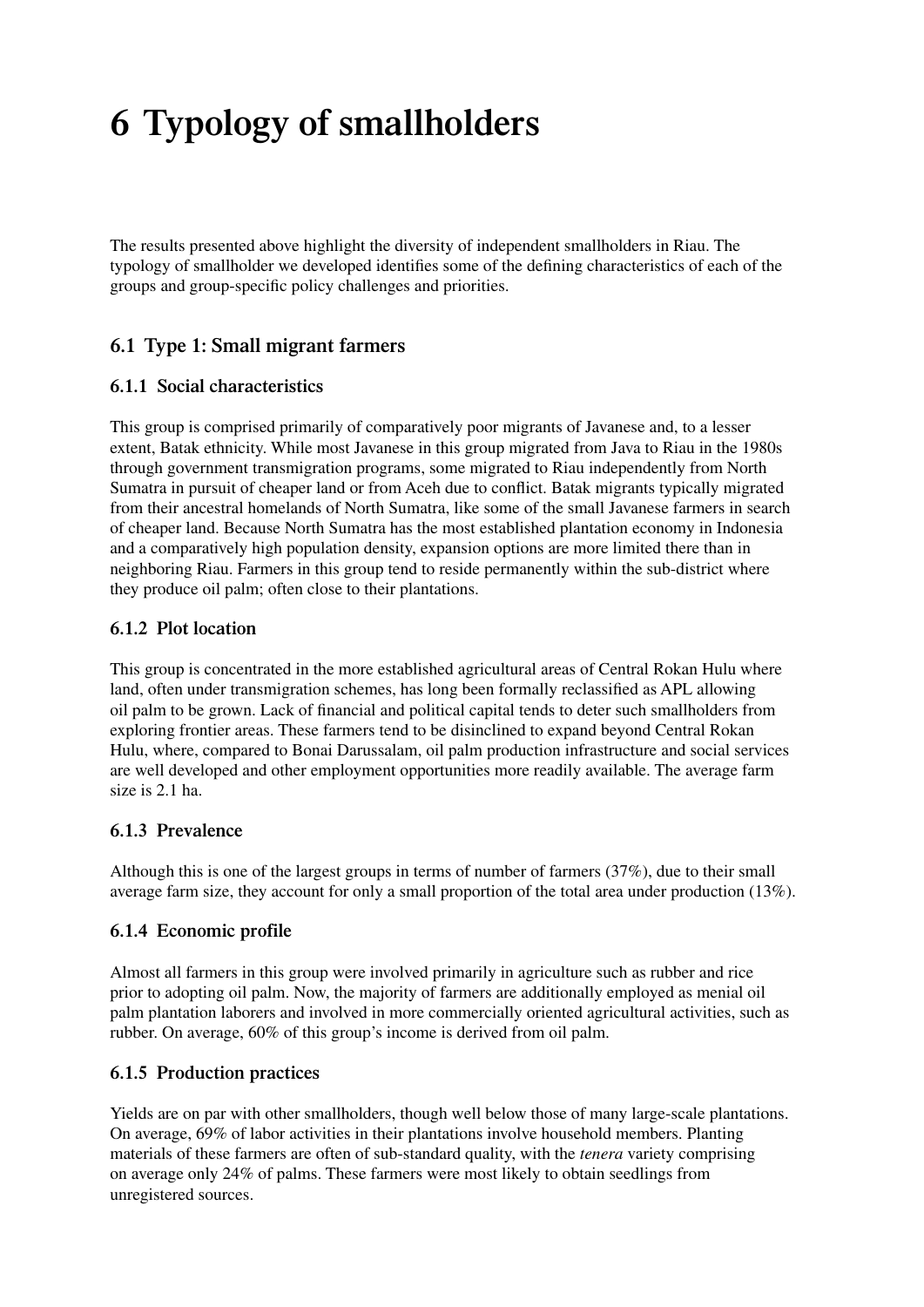#### **6.1.6 Policy challenges and priorities**

From a rural development and poverty alleviation perspective, interventions should prioritize this group. Although a high proportion of farmers in this group lack formal tenure rights – in part because the land certification process is perceived to be cumbersome and expensive – they are more likely than any other group to own land in legally designated areas. Therefore, many members of this group have the potential to comply with ISPO criteria (which requires formal land documentation) once land certification programs are in place. Moreover, considering the high yield gap, value-chain support (particularly those that promote increased availability of and access to certified planting material and production inputs) and improved extension services could contribute to enhancing both the productivity and incomes of this large, more vulnerable, producer group. Since many farmers in this group manage and work on their own plantations themselves, the effectiveness of extension services could be high. However, because government support programs have historically prioritized transmigrants, interventions to this effect should not disadvantage other marginalized producer groups (e.g. Type 2 farmers).

#### **6.2 Type 2: Small indigenous farmers**

#### **6.2.1 Social characteristics**

Almost all farmers in this group originate from the sub-district in which they produce oil palm and are of Melayu ethnicity (the indigenous ethnic group of Riau). Although some Javanese and Batak farmers are also represented here, in contrast to Type 1 farmers, these originate from the area. Often, this involves second (or more)-generation settlers whose parents migrated to the area, typically for reasons unrelated to oil palm. Like Type 1 farmers, most farmers from this group reside in close proximity to their plantations.

#### **6.2.2 Location of farms**

Even more so than the small migrant farmers, this type is rarely encountered in Bonai Darussalam and on peatlands. This is attributable to both lack of capital and, since they also originate from the area, strong social ties to the areas in which they produce. However, this group is least likely to have formal land documentation due to the perceived legitimacy of informal historical claims and high costs associated with titling. Like Type 1 farmers, the vast majority are located on APL land. These farmers tend to own land on more fertile mineral soils. With a per capita farm size of just 1.8 ha, this group has the smallest average oil palm farm size.

#### **6.2.3 Prevalence**

This group comprises a sizable 29% of smallholders, but accounts for only 8% of the area.

#### **6.2.4 Economic profile**

The majority of Type 2 farmers are also engaged in the cultivation of other commercial crops, notably rubber. A considerable proportion of farmers also work as a menial agricultural laborers, mostly as rubber-tappers or on other oil palm plots. About 10% are civil servants, though these are often parttime positions at a neighborhood level. On average, farmers derived 48% of their income from their oil palm activities.

#### **6.2.5 Production practices**

Yields are on par with other smallholders, though well below those of many large-scale plantations. This group has the highest participation rates of households in plantation labor (86%). Planting materials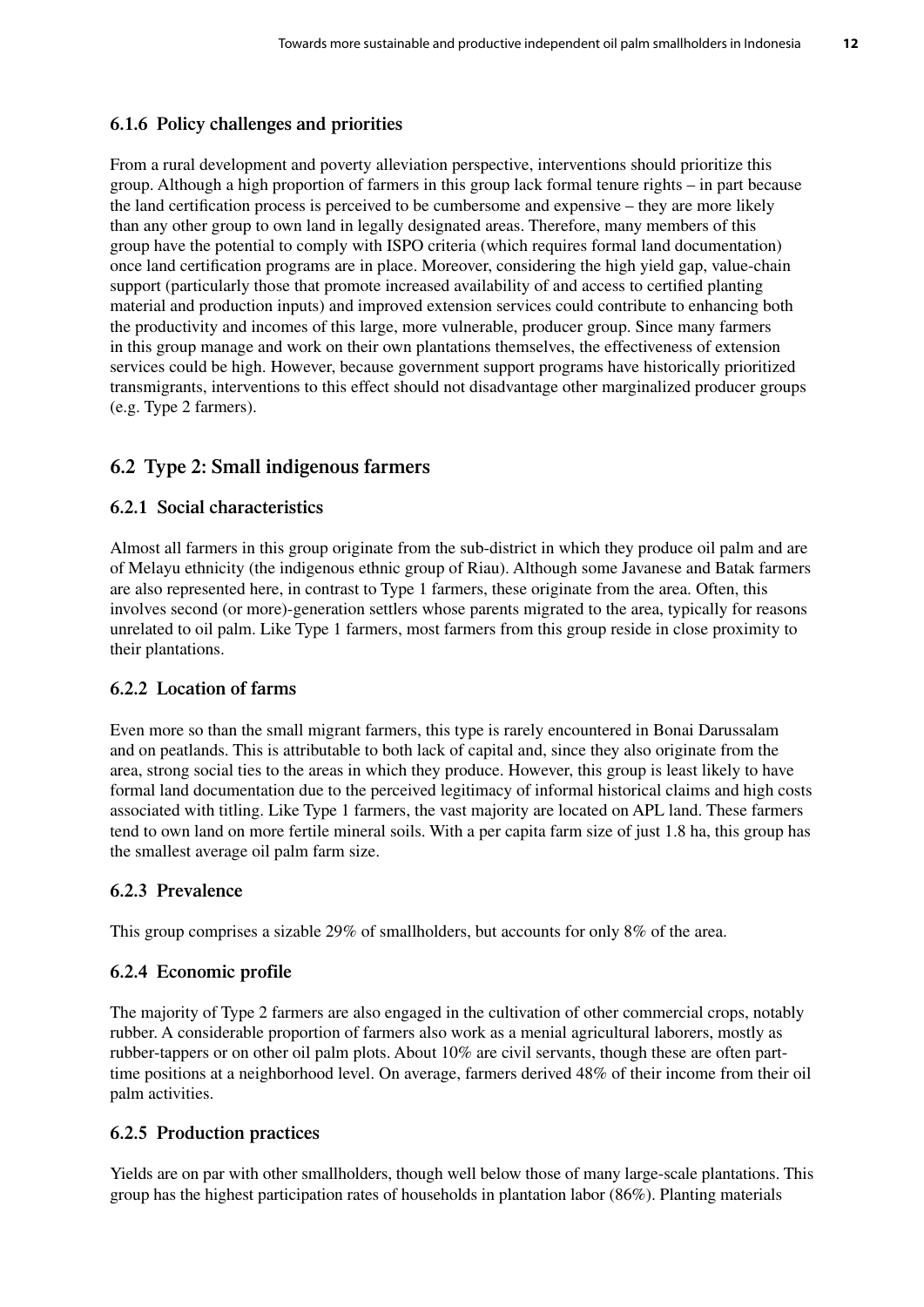used by these farmers are often of sub-standard quality and obtained from either local agents without certificates or from loose fruits. Legally, farmers cannot purchase certified planting material without land documentation. The proportion of palms of the *tenera* variety is the lowest of all groups (21%).

#### **6.2.6 Policy challenges and priorities**

Like Type 1 farmers*,* this group should be prioritized for intervention from a rural development and poverty alleviation perspective. This group faces the most significant ISPO incompliance issues because a comparatively high proportion of farmers lack formal land documentation. This calls for a targeted land certification program. This would also enhance access to certified planting material. Moreover, given that this is a more politically integrated and established population where the household is intimately involved in plantation management, the effectiveness of extension programs is likely to be high.

#### **6.3 Type 3: Medium-sized migrant farmers**

#### **6.3.1 Social characteristics**

Ethnically, this group largely consists of people of Javanese or Batak ethnicity. Closely resembling Type 1 farmers – at least demographically – while this group tends to originate from outside the area, they often reside in close proximity to their oil palm farms.

#### **6.3.2 Location of farms**

Since 38% of this group is active in Bonai Darussalam, these farmers are significantly more likely to operate in frontier areas dominated by peatlands than the smaller Type 1 and 2 farmers. As a middleclass group, this group tends to be better capitalized and less risk averse. While larger areas of land can be acquired in frontier areas, the comparatively high cost of land preparation, lower productivity, less-developed production infrastructure (e.g. road networks and availability of input suppliers) and higher susceptibility to hazards such as fire tends to deter poorer farmers from exploiting peatlands. Approximately 60% of Type 3 farmers are located on APL. The average farm size is 6.6 ha.

#### **6.3.3 Prevalence**

Representing about 24% of the farmers and occupying 26% of the researched area, in terms of numbers and the area they occupy, this is clearly an important group.

#### **6.3.4 Economic profile**

About two-thirds of farmers in this category are also involved in the farming of other commercial crops, notably rubber. Compared to Type 1 farmers, fewer Type 3 farmers were engaged in agriculture prior to planting oil palm and more likely to have accumulated capital from off-farm activities to establish their oil palm plantations. This highlights differences in *ex ante* economic status. Approximately 20% are currently also engaged in menial plantation labor activities, 20% as white-collar employees and 17% as civil servants. Although this group has comparatively diversified livelihood portfolios, the majority of income still originates from oil palm activities.

#### **6.3.5 Production practices**

Yields are on par with other smallholders, though well below those of many large-scale plantations. On average, less than 40% of total plot labor involved the household. *Tenera* comprised only 29% of fruits, indicating widespread use of poor planting material. The most common source of planting material was local agents without certificates.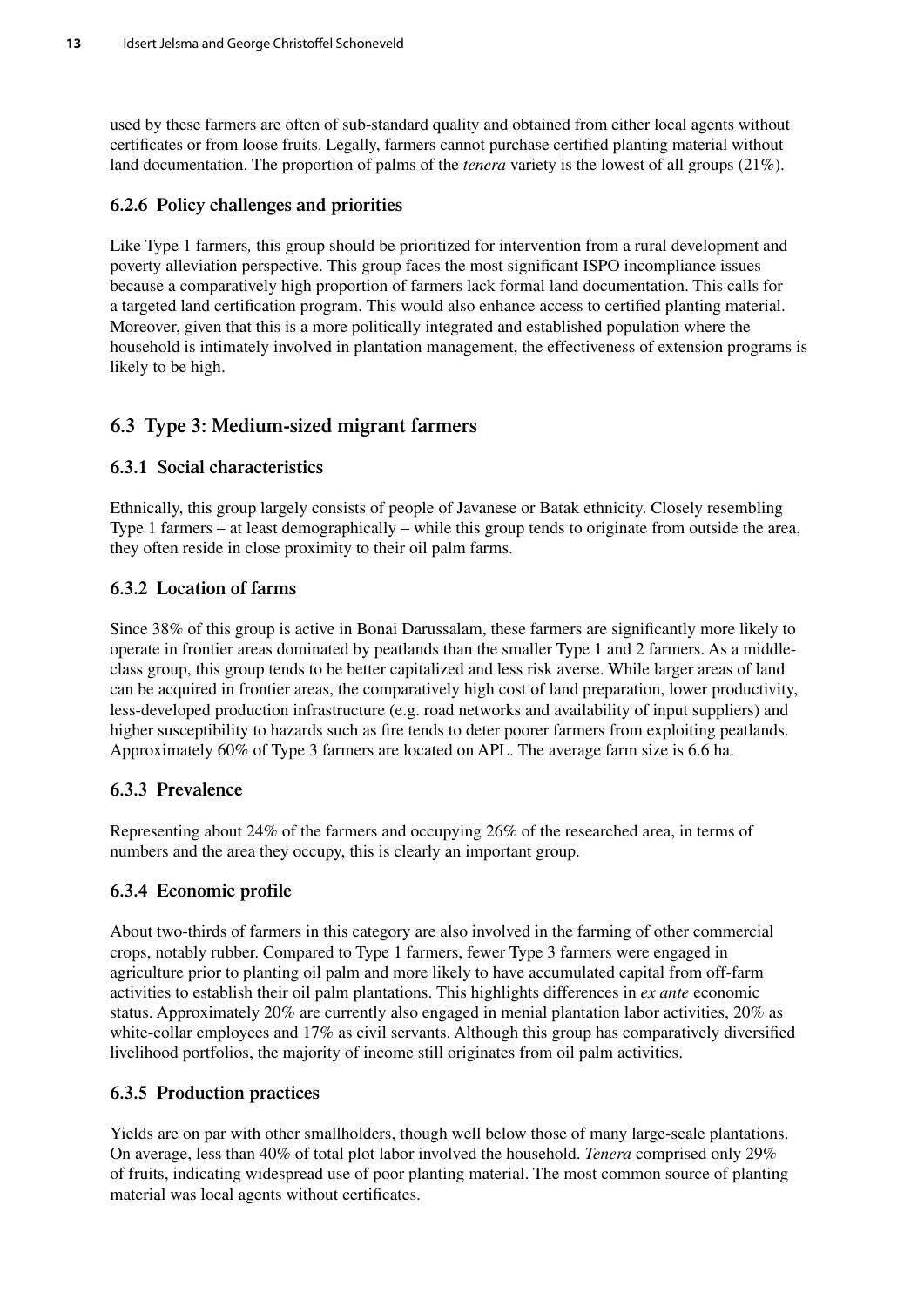#### **6.3.6 Policy challenges and priorities**

This group should be targeted if priorities are to support a more entrepreneurial middle class and enhance both sector productivity and sustainability. The comparatively high rate of (illegal) farming on peatlands by this group is a serious environmental challenge, as expansion is frequently associated with fire and deforestation. Prior to initiating any land certification or regularization programs, inventorying landholdings in non-APL land, especially in Bonai Darussalam, would be prudent to determine the potential to excise (degraded) state forestland and to develop criteria for plots eligible for regularization. Additionally, low yields and use of poor planting material suggests that formalizing input markets and improving extension support could contribute to increased productivity. Since most reside in close proximity to their plantations and thus could be directly involved in day-to-day plantation management, extension support has the potential to translate into improved production practices, albeit to a lesser extent than Type 1 and 2 farmers. However, many are engaged in other fulltime occupations and, partly as a result, rely more on hired labor than household labor.

#### **6.4 Type 4: Medium-sized indigenous farmers**

#### **6.4.1 Social characteristics**

Farmers in this category are largely medium-scale indigenous Melayu farmers. Almost all originate from and reside within the same sub-district as their plantations. Demographically, these farmers closely resemble Type 2 farmers.

#### **6.4.2 Location of farms**

Type 4 farmers are rarely encountered in the peatland frontiers of Bonai Darussalam. Even though the vast majority are located on mineral soils in Central Rokan Hulu, this group is significantly more likely to own plots on state forestland than Type 2 farmers. As a well-established ethnic group, this is partly attributable to political leverage that reduces the perception of risk associated with operating on areas not designated for oil palm production and/or without formal land documentation. The average oil palm farm size is very similar to Type 3 farmers (6.9 ha).

#### **6.4.3 Prevalence**

This group is comparatively small both in number of farmers (8%) and in area (9%).

#### **6.4.4 Economic profile**

Like Type 2 farmers, about two-thirds of these farmers are also engaged in other agricultural activities. Although only 6% work as plantation laborers, a comparatively large proportion are employed as civil servants. The share of oil palm in total income is, on average, almost 60%.

#### **6.4.5 Production practices**

Yields are on par with other smallholders, though well below those of many large-scale plantations. On average, household members are involved in approximately 45% of plantation management activities. With 49% of farmers indicating that they bought planting material from local agents without certificates, an average of only 32% of palms were found to be producing *tenera* fruits.

#### **6.4.6 Policy challenges and priorities**

This group should be targeted if priorities are to support a more entrepreneurial middle class. However, this group is comparatively small in both number and area. Since the majority of farmers in this group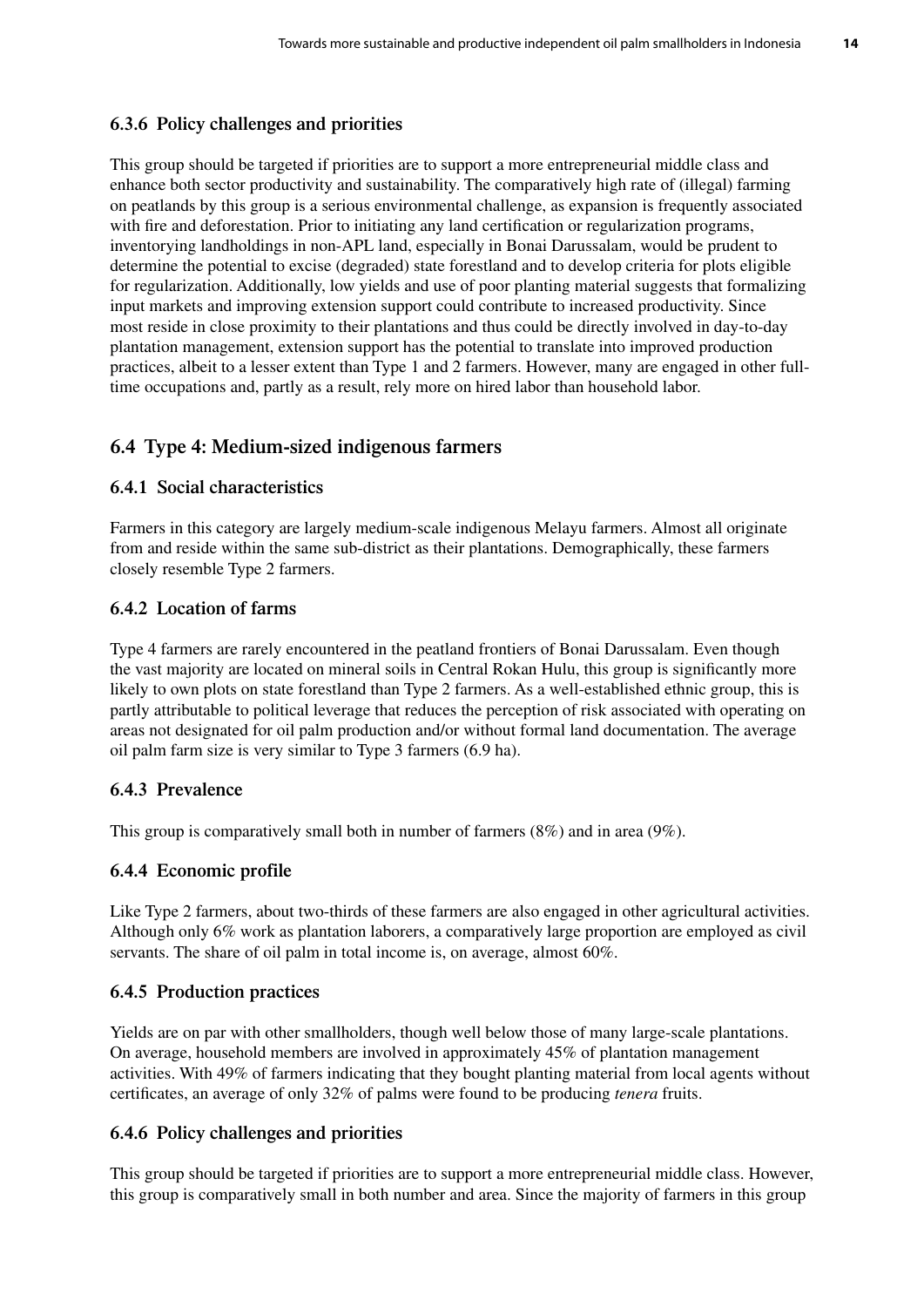are located outside APL, this group will face ISPO noncompliance issues without proper support. However, since few Type 4 farmers are located in environmentally sensitive frontier areas, but rather on mineral soils in state forestlands that have long been converted to oil palm, reclassifying these lands as APL would avoid disarticulation of this group without significantly impacting sector sustainability. Like most other groups, regulating and modernizing input markets and targeted extension support could help reduce the yield gap. Extension support has the potential to yield positive results as this is a well-established group of farmers who rely primarily on agriculture and are likely to be able to oversee labor activities on their plantations because they live nearby.

#### **6.5 Type 5: Large frontier pioneers**

#### **6.5.1 Social characteristics**

Farmers in this group originate largely from outside the district and often also reside outside the district. Owners often originate from and reside in large cities such as Medan, Pekanbaru and Jakarta. Although some do live in neighboring districts, because many own several houses, they often tend to reside in several places. The majority are wealthy Bataks (49%) or Sino-Indonesians (25%); an ethnicity that is almost exclusively represented in this group.

#### **6.5.2 Location of farms**

The majority of farms in this group are located in the peatlands of Bonai Darussalam (75%), where large contiguous areas of land could be obtained comparatively cheaply. Only 24% of farms are (partially) located on APL. This group is most likely to possess some sort of land documentation. Many farmers have, for example, managed to obtain documentation for land located on state forestland from sub-district government. This tends to be enabled through complex networks that control frontier land markets, often referred to as *mafia tanah*. From a legal perspective, the National Land Registration Agency (BPN) cannot formalize these land titles at this point. The average size of oil palm plantations owned by these farmers is 217.8 ha.

#### **6.5.3 Prevalence**

Although this group only represents about 1% of farmers, they account for almost one-third of independent oil palm farmer land area. They are, therefore, the smallest group in terms of number of farmers, but the largest in terms of area.

#### **6.5.4 Economic profile**

About 20% of Type 5 farmers used to be civil servants and more than half entrepreneurs. While the Sino-Indonesian farmers often own many other (non-agricultural) businesses, most large Batak farmers specialize in oil palm and land trading. Considering the high costs of establishing plantations of this size in such a difficult and risky environment, farmers in this group are clearly the most affluent 'smallholders'.

#### **6.5.5 Production practices**

This farmer group experiences the lowest yields of all groups. This can partially be explained by their focus on peat soils, which are less suitable for oil palm cultivation than mineral soils. However, poor water table management and production practices appear to be prevalent among producers in this group. Nevertheless, planting material is more frequently bought at official dealers or local agents with formal certificates than the other types of farmers. Accordingly, the proportion of palm of *tenera* variety was the highest in this group (46%). This group relies almost entirely on hired labor for plantation management and is least likely to be directly involved in day-to-day management.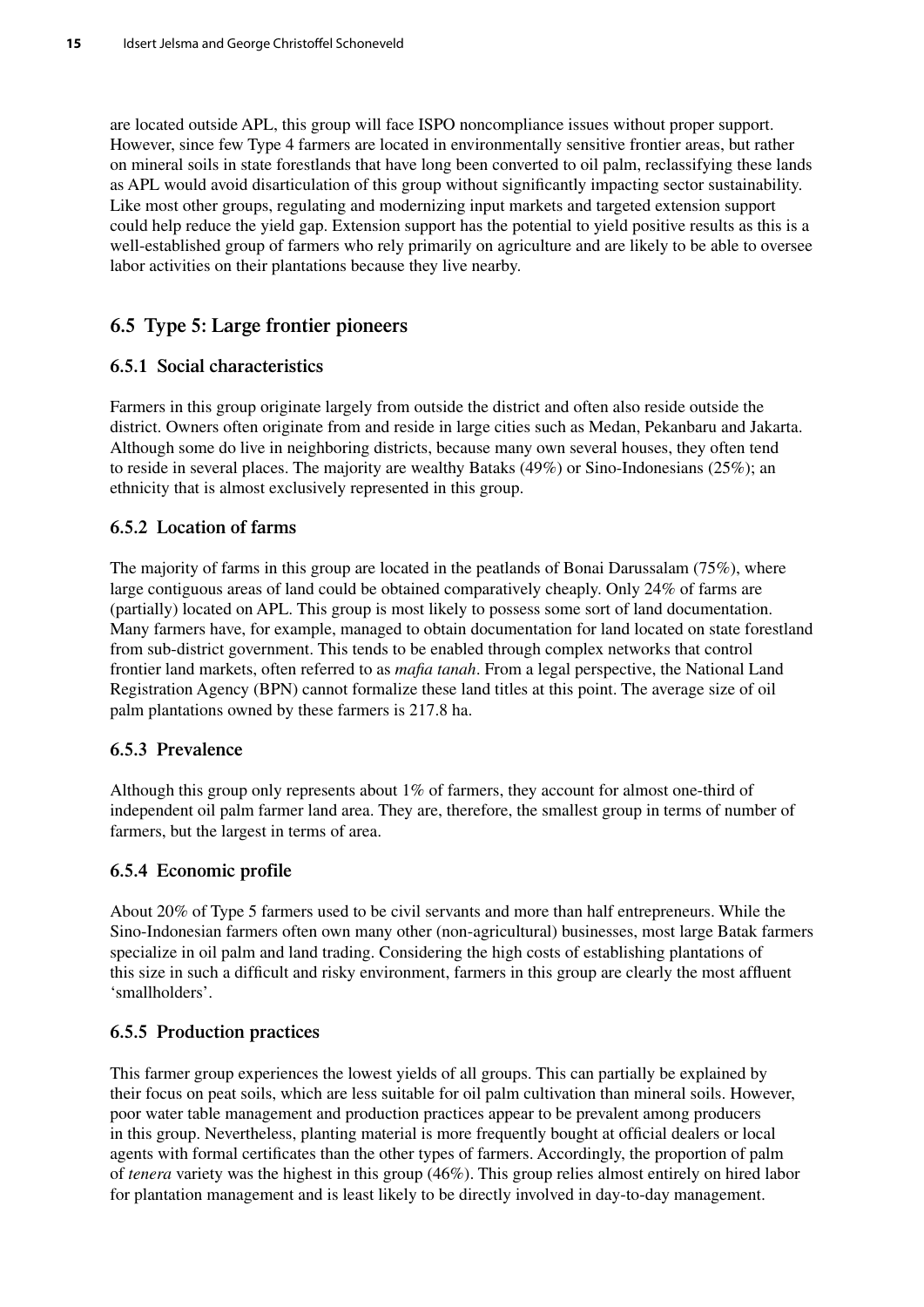This group is also most likely to sell to mills directly, with most other groups relying mostly on local intermediaries.

#### **6.5.6 Policy challenges and priorities**

This group should be prioritized from a sector sustainability perspective. Since this group is located on peatlands within the state forest estate, Type 5 farmers are one of the primary drivers of expansion in environmentally significant frontier areas in Rokan Hulu. If ISPO legality stipulations were to be strictly enforced, most farmers in this group would not comply. Besides land documentation issues, all farmers in this group should have a plantation business license (IUP), as this is a legal requirement when developing more than 25 ha of land. Technically, this implies that this group should no longer be classified as 'smallholders' and, therefore, should adhere to the more stringent ISPO criteria for private companies. Thus, considering the large land area and widespread noncompliance with various Indonesian regulations, the government should investigate and address illicit land trading practices in frontier areas such as Bonai Darussalam and establish criteria for regularization. Productivity issues are prevalent within this group, since most plantations primarily serve as business investments that are often not directly overseen by plantation owners. Providing extension support to this group is unlikely to yield significant results, since owners clearly have access to sufficient capital to invest in the acquisition of knowledge needed to improve productivity. Moreover, there is little political justification for devoting public resources to land users that have already benefited extensively from the exploitation of public land resources. However, close monitoring and enforcement of sustainability standards to improve practices while also providing better access to information could improve the sustainability performance of this group. An advantage of targeting this group is that through a small number of farmers, production practices could be improved across a large area.

#### **6.6 Type 6: Large consolidated producers**

#### **6.6.1 Social characteristics**

Type 6 farmers are large farmers who, contrary to the large frontier pioneers of Type 5, mostly reside within the sub-district in which they operate, despite originating from outside the district. Although Batak farmers comprise almost half of this group, it is comparatively diverse and also includes Javanese and Melayu.

#### **6.6.2 Location of farms**

This group is mostly active on the mineral soils of Central Rokan Hulu and 61% of farms are (partially) located on APL; considerably more than Type 4 and 5 farmers. With an average stand age of 11 years, this entrepreneurial group appears to have pioneered independent smallholder farming in Rokan Hulu, owning an average of 91.3 ha.

#### **6.6.3 Prevalence**

This group comprises about 1% of the independent oil palm farmers and 14% of the area.

#### **6.6.4 Economic profile**

Many Type 6 farmers are involved in multiple economic activities, with 47% involved in other agricultural activities, 41% owning a non-agricultural business and 6% employed as civil servants. Nevertheless, 74% of income is, on average, derived from oil palm, suggesting that this group is comparatively specialized.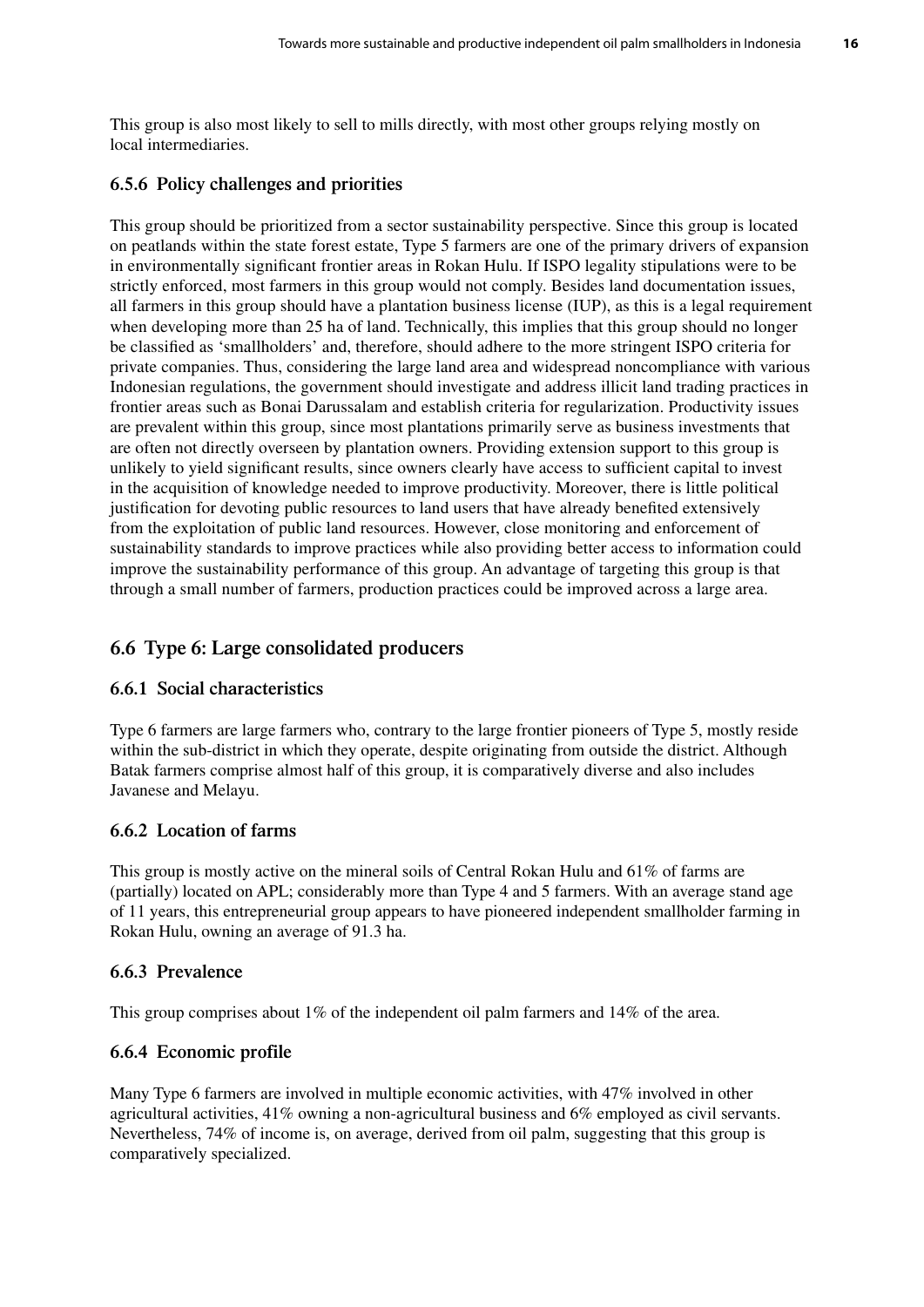#### **6.6.5 Production practices**

Yields in this group are the highest of the six groups, though this is partly attributable to more mature palms. While most claim that planting material is sourced primarily from official dealers or local agents with certificates, only 34% of palms were found to produce *tenera* fruits. While this group relies primarily on hired labor, almost 20% involved some household labor in plantation labor activities. With most owners residing in close proximity to their plantations, farmers in this group are, unlike Type 5 farmers, considerably more able to be directly involved in day-to-day management.

#### **6.6.6 Policy challenges and priorities**

This group is not a clear priority from a productivity or sustainability perspective. Nevertheless, since a large proportion of farmers are located on state forestland and should have an IUP because of their land size, legality issues that could undermine ISPO compliance do need to be addressed to prevent disarticulation. Since few are located in environmentally sensitive frontier areas, reclassifying many of these areas as APL would help to formally integrate this group into the sector without significantly compromising sector sustainability. Similarly, this group has the potential to become a legitimate commercial farmer class when provided with legal support and technical assistance to enable compliance with more stringent ISPO private company criteria. This important entrepreneurial and socially and politically embedded group for whom oil palm is more than a mere investment could also potentially be leveraged to support other small and medium-scale farmers in Central Rokan Hulu in upgrading their production practices. For example, as has been done with success in other sectors, they could play a direct role in mobilizing external support, local input provision and technical support. Like Type 5 farmers, production practices across a comparatively large area could be improved by targeting only a small number of farmers.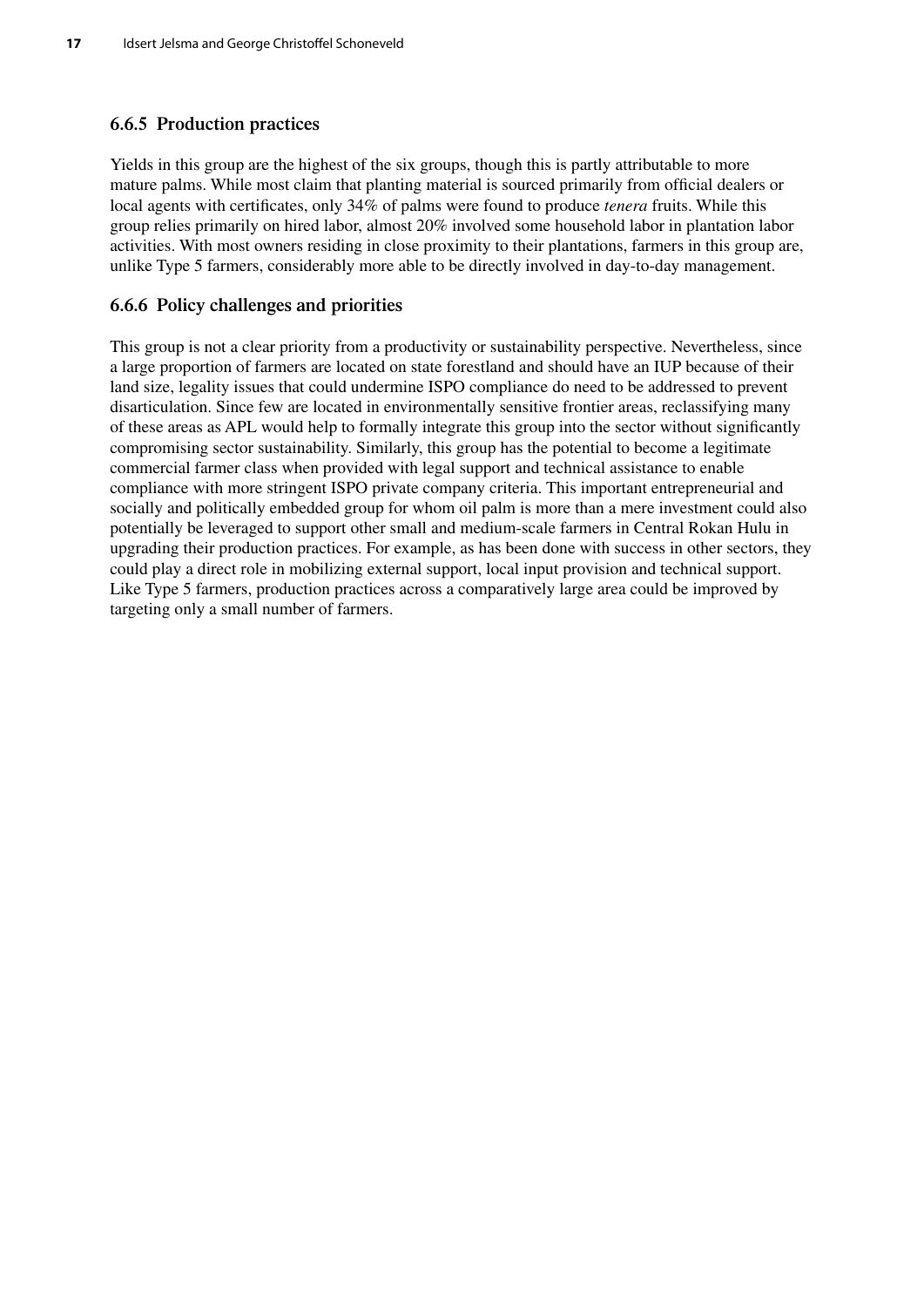### **7 Conclusions and recommendations**

Although many of Riau's independent oil palm smallholders fit the legal and popular definition of 'smallholders', most of the area classified as being under independent smallholder oil palm cultivation does not. The groups that cultivate fewer than 3 ha and rely primarily on household labor, as is often used in popular definitions of smallholders, represents 66% of the population but only represents one-fifth of the smallholder area. The results show that one of the most dominant producer groups, especially in frontier landscapes, is incorrectly classified as smallholders, since they operate like businesses and are often characterized by absenteeism. The vast differences between these groups that arguably occupy two ends of the smallholder spectrum suggest that employing one-size-fits-all interventions is unlikely to achieve policy objectives effectively. Moreover, results show that different groups should be targeted for different policy priorities.

The typology we developed shows that different types of interventions are needed to achieve policy objectives. Some interventions pertain to structural productivity, legality and sustainability issues, while others are more group specific. In summary, we recommend the following:

- 1. **Introduction of land certification programs**, especially for small and medium size farmers (Type 1 to 4). The smaller farmers, in particular, are most likely to occupy APL land, but due to the perceived legitimacy of informal claims and high cost and difficulty of obtaining land certificates, they have been discouraged from formalizing their ownership rights. If this is not properly addressed, it not only threatens to alienate more marginalized producer groups from formal markets as a result of ISPO noncompliance, but also reduces the effectiveness of interventions to improve access to input markets (especially planting material). The larger farmers cultivating in excess of 25 ha should, however, be supported in applying for other relevant licenses (e.g. IUP).
- 2. **Regularization of some landholdings in state forestland** by converting the land status to APL should be seriously considered. In established agricultural areas where deforestation occurred long ago (such as Central Rokan Hulu), this would prevent disarticulation through ISPO noncompliance of an important indigenous medium to large entrepreneurial class that plays an important role in sector productivity (e.g. Type 4 and 6), without significantly compromising sustainability. In environmentally significant areas, such as Bonai Darussalam, dominated by very large smallholders (e.g. Type 5), a thorough investigation of illicit land trading practices and fraudulent formalization is clearly needed to prevent further expansion. Eligibility criteria would need to be established to determine what non-APL lands could be regularized without further exacerbating negative environmental impacts.
- 3. **Value-chain support programs targeting input markets** are essential for enhancing productivity across all producer groups. Although smaller producers are least likely to source planting material from official suppliers (in part due to lack of land documentation), larger plantations also often use planting material that is not high-yielding hybrid seedlings and which suffers considerable *dura* infestations. This highlights that the widespread practice of selling fake seedlings effects all smallholder types. Though not explicitly addressed in this working paper, similar issues were observed with fertilizer markets. This suggests that improved (enforcement of) input quality standards, combined with initiatives to enhance accessibility and availability and to demonstrate the benefits of improved input use could significantly enhance the productivity of the sub-sector.
- 4. **Investing in improving extension services** is critical to enhancing smallholder productivity and formality. Extension services should target small- and medium-sized groups (e.g. Types 1 to 4), especially in established agricultural areas such as Central Rokan Hulu. Promoting improved production practices among these groups would both contribute to reducing the high yield gap, enhancing the incomes of smallholders and facilitating ISPO compliance. Since smaller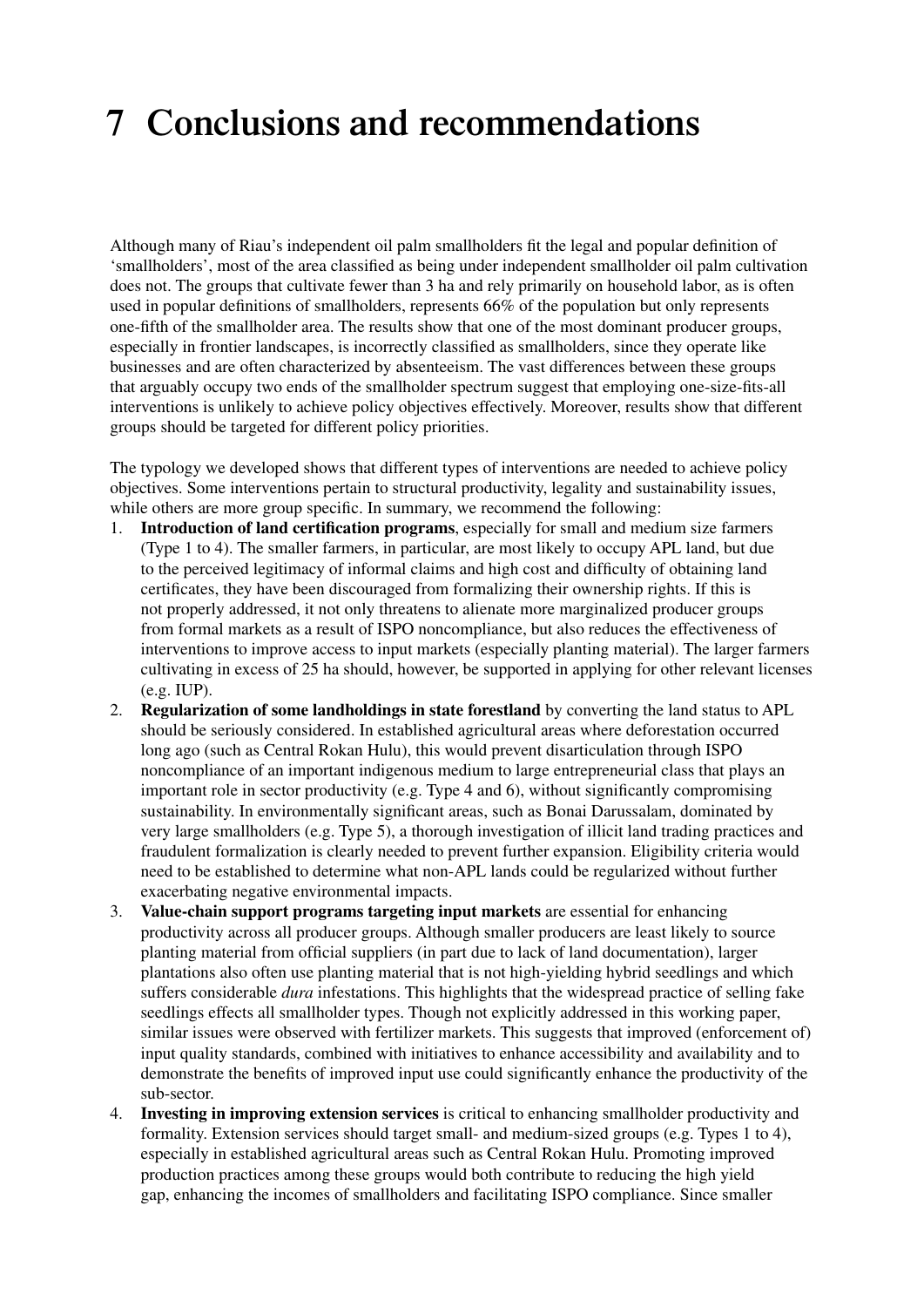farmers, in particular, rely primarily on household labor and are intimately involved in day-to-day plantation management, uptake of improved practices is likely to be comparatively high. Large farmers that manage to formalize their land claims and obtain IUPs in the context of the above programs would likely benefit from both bureaucratic and technical assistance in complying with more rigid ISPO private company standards. Since many of the large indigenous farmers are strongly embedded in the local oil palm economy and wield ample social and political influence, they have the potential to play an important role in representing smallholder interests and facilitating upgrading. Therefore, particular care should be taken to avoid disarticulation of this important group as a result of ISPO incompliance.

5. **A holistic approach to addressing productivity, legality, and sustainability issues** is required to protect against unintended trade-offs and enhance intervention effectiveness. For example, interventions that succeed in increasing smallholders yields and incomes may further incentivize production expansion in frontier areas should this not be accompanied by measures to more strictly enforce relevant regulations and ISPO requirements. Similarly, improved extension services without enhancing smallholder access to higher quality inputs will reduce smallholder capacity to attain their productivity potential. This, on the one hand, points to the importance of resolving structural institutional issues that undermine the capacity and willingness of relevant public authorities to enforce regulations and effectively deliver on intervention priorities. On the other hand, it also points to the need for more integrated planning and inter-organizational collaboration, which should also involve the private sector.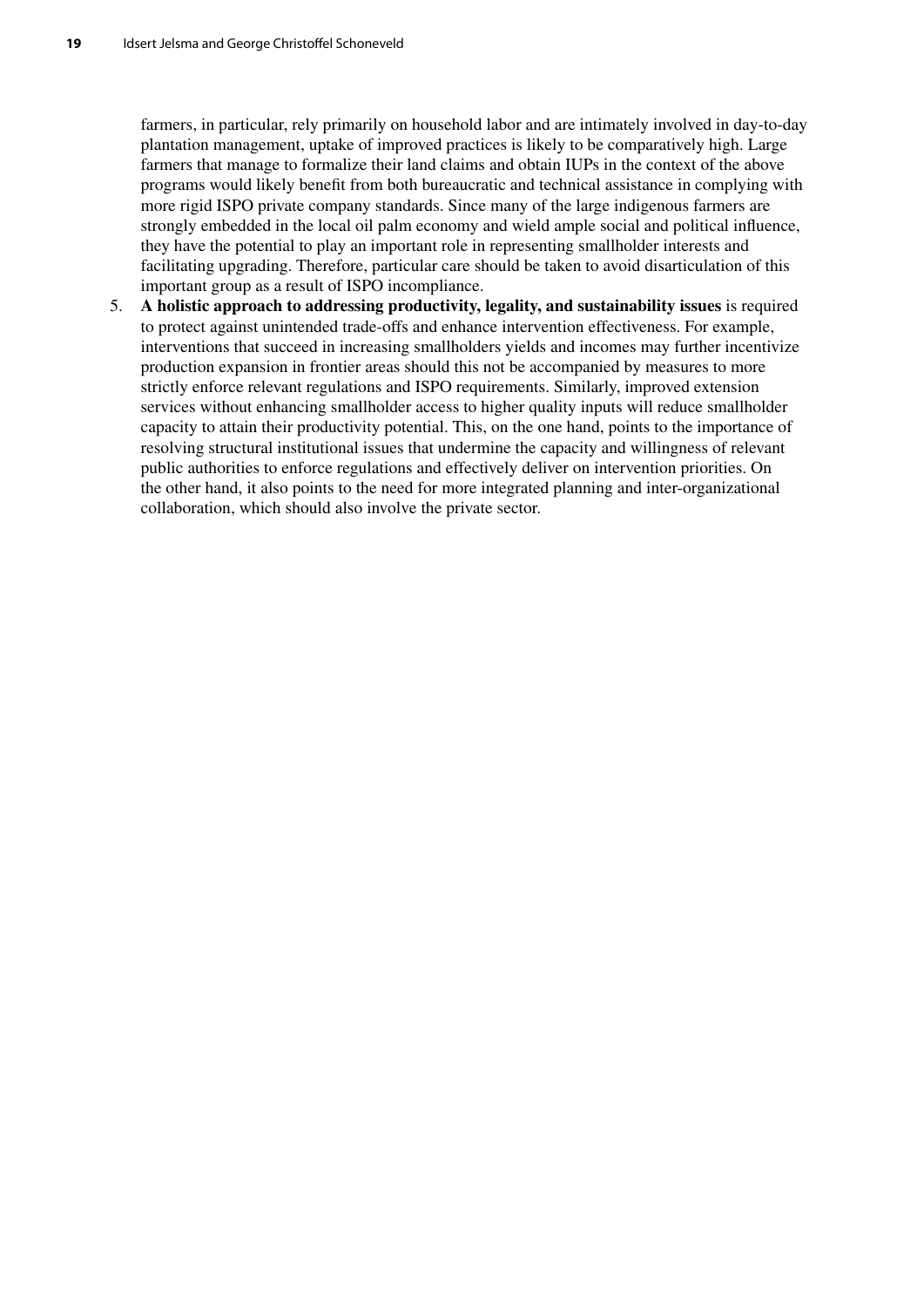### **References**

Badan Pusat Statistik Kabupaten Rokan Hulu (2015). Kabupaten Rokan Hulu dalam angka 2015**:** 256. Badrun M. 2011. *Milestone of Change: Developing a Nation Through Oil Palm ''PIR''*. Jakarta,

Directorate General of Estate Crops.

- BAPPEDA Rokan Hulu (undated). Batas\_Administrasi\_Rokan\_Hulu. Pasir Pengaraian, BAPPEDA.
- [CIFOR] Center for International Forestry Research. 2014. *Pre-fire deforestation in Riau from 1990 to 2013.* Bogor, Indonesia: CIFOR. http://gislab.cifor.cgiar.org/geoportal/catalog/search/resource/ details.page?uuid=%7b7CCA4303-DC88-4A68-878F-BC38B28F3BE8%7d
- Direktorat Jenderal Perkebunan. 2015. Statistik Perkebunan Indonesia Komoditas Kelapa Sawit 2014- 2016. Jakarta, Directorate General of Estate Crops**:** 69.
- Donough CR, C Witt and TH Fairhurst. 2010. Yield intensification in oil palm using BMP as a management tool. Penang, Malaysia, International Plant Nutrition Institute (IPNI) Southeast Asia Program**:** 8.
- Kementerian Pertanian. 2011. Peta sebaran lahan gambut di sumatera. *Balau besar penelitian dan pengembangan sumberdaya lahan pertanian*. Jakarta, Badan penelitian dan pengembangen pertanian kementerian pertanian.
- Molenaar JW, M Persch-Orth, S Lord, C Taylor and J Harms. 2013. Diagnostic Study on Indonesian Palm Oil Smallholders: Developing a better understanding of their performane and potential, International Finance Corporation**:** 96.
- Zen Z, C Barlow, R Gondowarsito and JF McCarthy. 2016. Interventions to Promote Smallholder Oil Palm and Socio-economic Improvement in Indonesia. *The Oil Palm Complex: Smallholders, agribusiness and the State in Indonesia and Malaysia*. R. Cramb and J. F. McCarthy. Singapore, National University of Singapore**:** 78-108.